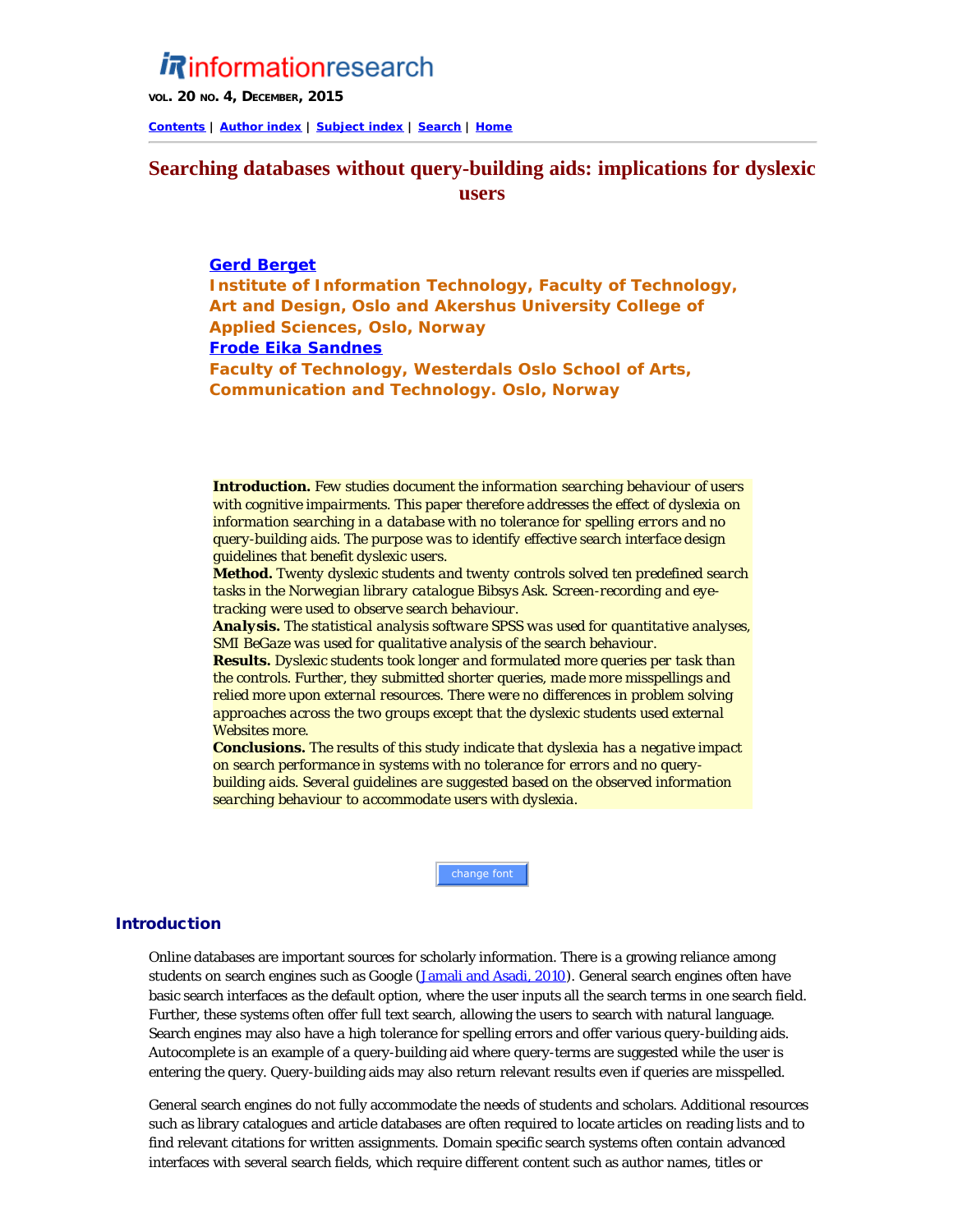keywords. Moreover, these databases do often not offer full text search. Although a database may provide synonym control, there are higher demands on users to input query terms matching the vocabulary of the database. Bibliographic databases often have a low or no tolerance for spelling errors and offer no querybuilding aids. Such systems require well-developed writing and reading skills, which are typically impaired in dyslexic users. It is suggested that students with impairments such as dyslexia struggle with information seeking (Hepworth, 2007; "MacFarlane, Al-Wabil, Marshall, Albrair, Jones and Zaphiris, 2010; MacFarlane, Albrair, Marshall, and Buchanan, 2012; Habib *et al.*, 2012). Dyslexics may also have difficulties in using physical libraries, and thus rely on extra library support (Mortimore and Crozier, 2006).

The number of dyslexic students entering higher education is increasing (Tops, Callens, Lammertyn, Van Hees and Brysbaert, 2012). Information literacy is often emphasised as a strategy for lifelong learning (Association of College and Research Libraries, 2000) and access to scholarly literature is important to this end. Inaccessible search systems may be an obstacle in completing a higher education qualification for dyslexic students. Consequently, there is a need for more accessible search systems, but to date little is known about the information searching behaviour of dyslexic users in order to facilitate these more accessible search systems (Hepworth, 2007; MacFarlane *et al.*, 2012). The novel contribution of this study is to provide new empirical evidence on how dyslexia affects information search. For example, do dyslexic students take longer and formulate more queries per task than the students without dyslexia, do dyslexics submit shorter queries, make more misspellings and rely more on external resources than users without dyslexia. Such empirical knowledge is needed to develop design guidelines which better accommodate search experiences for dyslexic users.

This study involved forty students (twenty with dyslexia and twenty controls) who each solved ten predefined search tasks in the Web-based Norwegian library catalogue [Bibsys Ask.](http://ask.bibsys.no/ask/action/resources?lang=en) The null hypothesis herein was that dyslexia would not affect overall search performance. It was expected that several search parameters would be affected by dyslexia, which typically causes spelling and reading difficulties (Snowling, 2000). It was assumed that spelling skills would affect the time taken to pursue a query, the number of queries needed to solve a task, query lengths and portion of misspellings. Further, reading skills could affect query lengths, since it was assumed that slow readers would formulate queries with a higher precision level to reduce the effort needed to browse result lists. It was also assumed that a broad range of problem-solving approaches would be applied. The following hypotheses were the basis for the study:

*H1: Dyslexic users take more time formulating queries than controls. H2: Dyslexic users formulate more queries per task than controls. H3: Dyslexic users submit shorter queries than controls. H4: Dyslexic users produce more misspellings than controls. H5: Dyslexic users apply a broader range of problem solving strategies than controls.*

### **Background**

Dyslexia is a learning disorder which affects 3-10% of the general population (Snowling, 2000). Although the etiology is disputed (Jones, Branigan and Kelly, 2007; Schuchardt, Maehler and Hasselhorn, 2008), dyslexia is commonly connected to an underlying phonological deficit (Snowling, 2001). Dyslexia typically affects reading and writing activities however impairments in word retrieval, working memory, concentration and rapid naming skills are also prevailing (Snowling, 2000; Snowling, 2001; Mortimore and Crozier, 2006; Smith-Spark and Fisk, 2007). Rapid naming skills concern the ability to connect visual and oral information by assigning appropriate names to, for instance, numbers, colours or objects (Lervåg and Hulme, 2009). Difficulties related to dyslexia persist until adulthood and remain throughout life (Swanson and Hsieh, 2009).

Information searching involves a variety of cognitive skills. For instance, rapid naming skills and word retrieval are used to formulate effective search queries. Spelling skills are needed to input terms correctly (MacFarlane, Albrair, Marshall, and Buchanan, 2012). Reading skills and a good working memory are required when browsing result lists and assessing documents. Several of these skills are often impaired in dyslexic users. Consequently, dyslexia may have a negative effect on search performance, especially in systems with no query-building aids and no tolerance for spelling errors.

The field of human computer interaction has become increasingly concerned with user diversity and the importance of accessible interfaces (Henry, Abou-Zahra and Brewer, 2014). Universal design is included in several national legislations (*Imrie, 2012*). The Web Content Accessibility Guidelines (WCAG) is often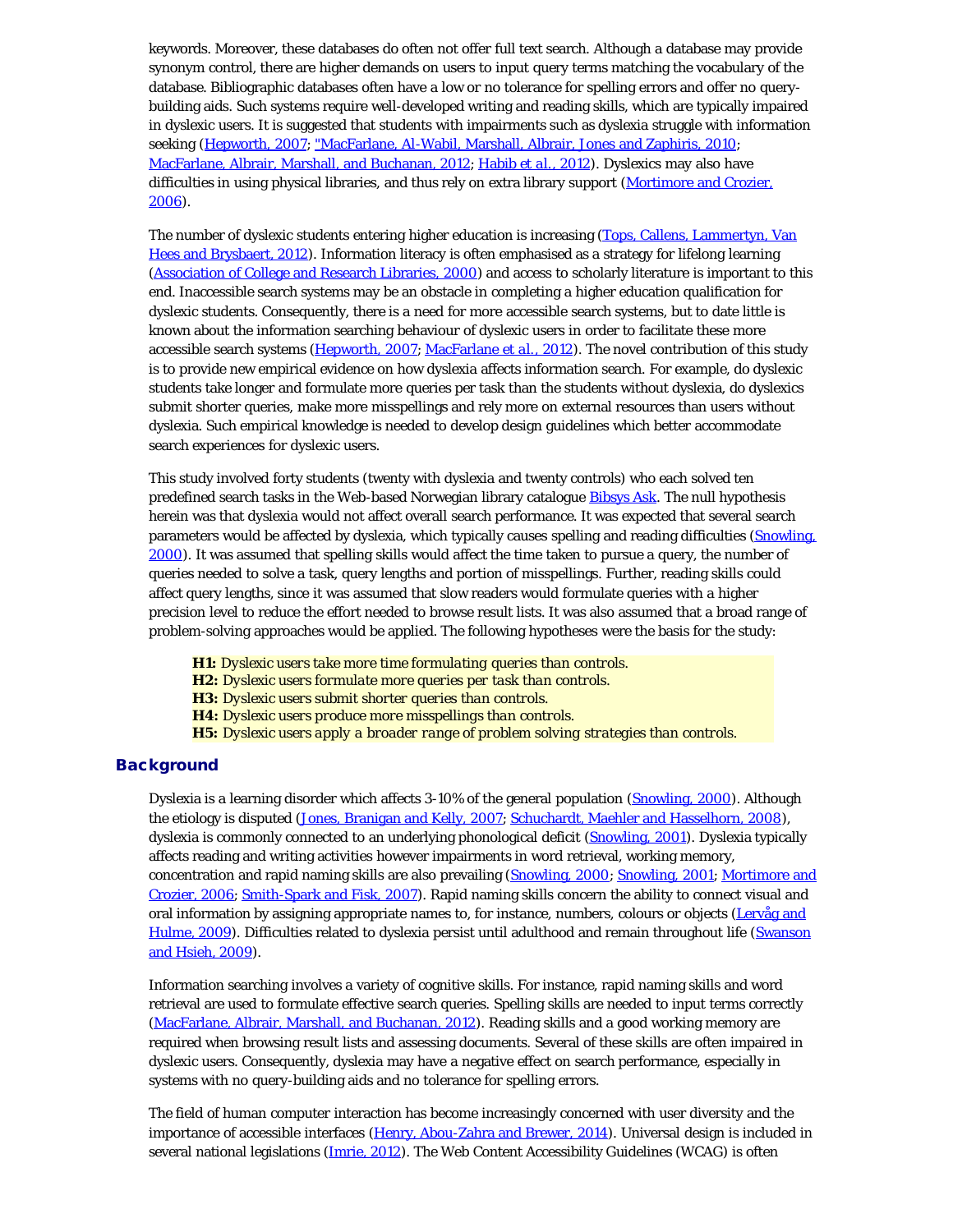referred to in this context. However, these guidelines may not meet the needs of users with various disabilities (Rømen and Svanæs, 2012) or users in cognitive language and learning areas (W3C, 2008) such as dyslexia (Freire, Petrie and Power, 2011; deSantana, Oliveira, Almeida and Baranauskas, 2012). Further, existing guidelines typically address general Website design, and not specific issues related to search systems.

More knowledge about user behaviour is needed to develop effective interface guidelines. Dyslexics have received little attention in studies on Web accessibility and search systems (de Santana, Oliveira, Almeida and Baranauskas, 2012; McCarthy & Swierenga, 2010). Furthermore, most research on dyslexia and Website design address navigation (Al-Wabil, Zaphiris and Wilson, 2007), font types, font sizes (Rello and Baeza-Yates, 2013; Rello, Pielot, Marcos and Carlini, 2013) and accessible textual content (Evett and Brown, 2005). Consequently, few documented studies exist about information retrieval and the actual use of search interfaces by dyslexic users.

General user-centred theories and models on information seeking behaviour do generally not address users with impairments. Some studies address blind library users, for instance Craven & Brophy (2003) and Sahib, Tombros and Stockman (2012), while cognitive disabilities have received less attention (MacFarlane, Al-Wabil, Marshall, Albrair, Jones and Zaphiris, 2010). Of the few studies that addressed general cognitive abilities as possible predictors of information searching Kim and Allen (2002) investigated whether cognitive abilities such as different levels of perceptual speed, spatial scanning and logical reasoning affected the information seeking behaviour of students searching the Web. Other studies discuss how cognitive style or learning style affects the retrieval process, for instance Palmquist and Kim (2000), Papaeconomou, Zijlema and Ingwersen (2008) and Al-Maskari and Sanderson (2011).

Of the few studies that addressed how dyslexia affects information searching behaviour MacFarlane et al. (2010) compared the search behaviour of 5 dyslexics and 5 controls in the test retrieval system Okapi. The results from this study were that dyslexic users on average exhibited fewer search iterations, took more time on each search and reviewed fewer documents than the controls. The authors found no misspellings and could therefore not explain how such mistakes affect query variables. A later study by MacFarlane et al. (2012) investigated the search behaviour of 8 dyslexics and 8 controls with a focus on the phonological working memory. The phonological working memory includes spoken and written material and is often impaired in users with dyslexia (Smith-Spark and Fisk, 2007). Participants in the control group classified more documents as irrelevant than the dyslexia group. Furthermore, the authors found a correlation between working memory and the ratio of documents classified as irrelevant. The conclusion was that there is a need for more knowledge on the information searching behaviour of users with dyslexia.

Berget and Sandnes (2015) observed the information searching behaviour of 20 dyslexics and 20 controls solving ten predefined search tasks in the general search engine Google with query building aids. Although the dyslexics made more misspellings, there were no significant differences in time usage or number of queries per task compared to controls. The dyslexic students fixated significantly less on the screen and the autocomplete suggestions while entering queries than the controls. Berget and Sandnes (2015) concluded that a high tolerance for spelling errors may be as useful as autocomplete functions for dyslexic users, because of the extensive focus on the keyboard during text entry. Results from this study also indicate that help functions such as displaying a red line beneath misspelled words in the search field, may be helpful to users.

### Method

#### **Participants**

The study included 40 volunteering students, 20 diagnosed with dyslexia and 20 controls. The participants were recruited through advertisements by the interest association Dyslexia Norway, announcements in classrooms and on Websites. Four of the participants (three dyslexics and one control) were diagnosed with Attention Deficit Hyperactivity Disorder (ADHD) or Attention Deficit Disorder (ADD). ADHD and ADD are typically characterized by short attention span, excessive activity and impulsivity, and comorbidity with dyslexia is well documented (Germanò, Gagliano, and Curatolo, 2010). Participants in the control group were matched against the dyslexia group according to gender, age, field of study and year of study. Prevalence of dyslexia was the only controlled variable.

The participants included 60% females and 40% males, aged 19-40 years with a mean age of 24.2 years (*SD*=5.2) in the dyslexia group and 23.6 (*SD*=3.8) in the control group. Dyslexia is typically more prevalent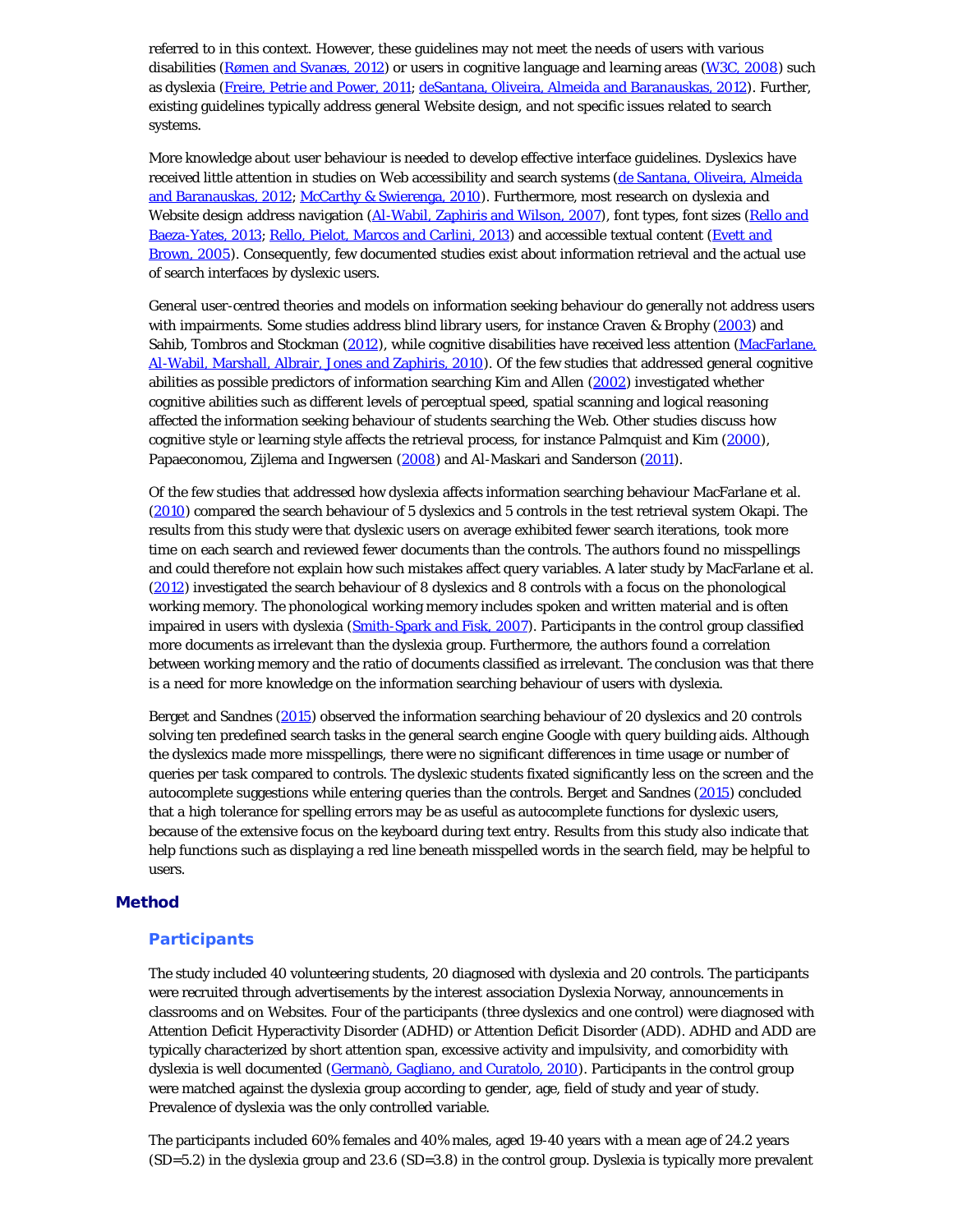among men than women (Hawke, Olson, Willcut, Wadsworth and DeFries, 2009). Consequently, the portion of male participants should have been higher. However, the skewed gender distribution was caused by recruiting difficulties.

The students were enrolled onto either three-year bachelor-programmes or two-year master-programmes, with mean year of study of 2.4, for both the dyslexia group (*SD*=1.2) and the control group (*SD*=1.0) (value 1-3 used for bachelor students, 4-5 for master students). The participants represented a diversity of disciplines and study programmes, for instance nursing, engineering, social sciences and humanities. Students from library- and information science programmes were excluded because of their extensive training in information searching. None of the dyslexic students regularly relied on assistive technologies. All participants were regarded as high-functioning dyslexics since they successfully have been admitted to higher degree programmes and have demonstrated academic progress. This may be a limitation of the study, since other groups with dyslexia may have less academic training.

Formal training and prior experience with search systems may affect information searching (Kuhlthau, 1991). Eight dyslexic participants had received formal training in searching library catalogues compared to nine users in the control group. The controls had slightly more years of experience than the dyslexics, both in using general search engines (*M*=14.4, *SD*=3.2 compared to *M*=13.9, *SD*=3.3) and library catalogues (*M*=4.6, *SD*=3.9 compared to *M*=3.9, *SD*=3.1). The students with dyslexia reported a higher frequency of use of the library catalogues than the control group.

All participants were screened for dyslexia using a word chain test (Høien and Tønnesen, 2008). The dyslexic students had previously been diagnosed by psychological or pedagogical professionals. However, the screening test eliminated the need for consulting sensitive medical records to confirm the dyslexia diagnosis and ensured that no controls were dyslexic. The word chain test is a standardised test in Norway which is applied in previous research, for instance Solheim and Uppstad (2011) and Dahle and Knivsberg (2014). A low score is considered indicative of dyslexia and diagnostic tests are recommended for adult scores below 43 (Høien and Tønnesen, 2008). The dyslexic students scored significantly lower (*M*=39.3, *SD*=10.3) than the controls (*M*=60.2, *SD*=10.0), *t*(38)=6.52, *p*<.001, *d*=2.12.

Visual acuity was measured, since reduced vision can be a source of error. Landolt C charts were used at 4 m for distance and 40 cm for near, in accordance with the European standard (ISO, 2009). All participants had at least acuity of 0.6 on each eye separately and 0.8 with both eyes open for both tests, which is considered within the limits of normal visual acuity (Zhang, Bobier, Thompson and Hess, 2011).

### **Procedure**

The participants were instructed to solve ten predefined search tasks using the library catalogue. Instructions and search tasks were presented orally using pre-recorded speech synthesis files. Oral instructions may prevent misinterpretations of tasks, since dyslexia may affect reading speed and reading comprehension (Ransby and Swanson, 2003). Moreover, oral instructions prevented the participants from seeing the spelling of terms. The experimental design choice of introducing oral instructions places more cognitive load on the participants since they have to remember the tasks. This could be a challenge since dyslexia is also often associated with reduced working memory. However, the task of reading the instructions was considered more cognitively demanding than memorising the short oral instructions. The assumed discrepancy between reading and listening abilities among individuals with reading disabilities is also supported by the literature (Badian, 1999).

An image representing the question was displayed while instructions were given (Figure 1). The task number allowed the participants to track the progress of the session.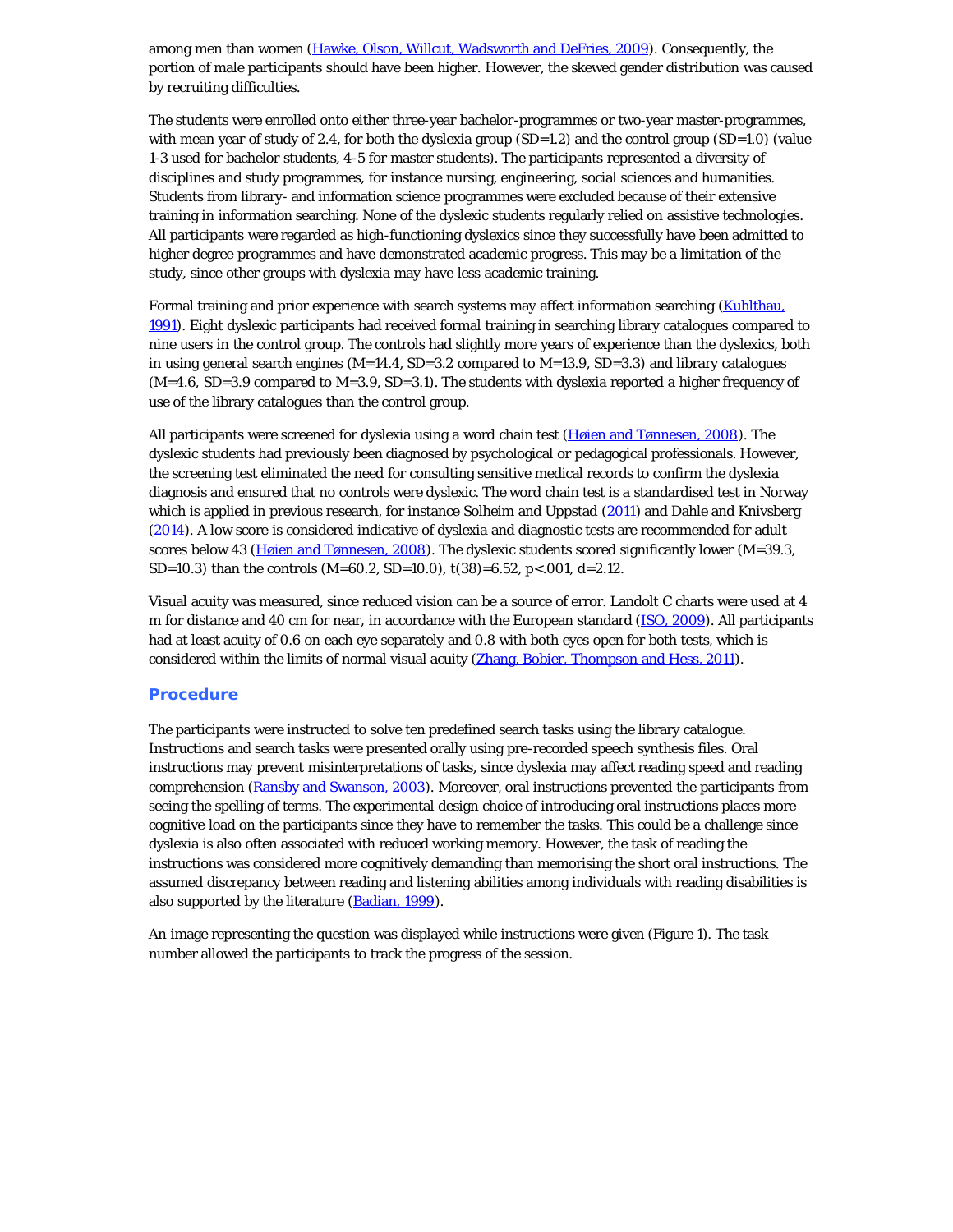## **Søk 10**



**Figure 1: Example stimulus, task ten**

At the start of the session the participants were asked about prior experiences with online library catalogues including Bibsys Ask. All ten tasks were completed in one session, and there was no dialogue between the participants and the experimenter besides responses to questions initiated by the participants. The students were allowed to use external online resources as supplementary aids if needed e.g. checking the spelling of a word. They were asked to comment on their search behaviour during debriefing where unusual behaviour had been observed.

## **Ethics**

The study was ethically screened and approved by the Norwegian Social Science Data Services (project number 29348) and all data was anonymised. Moreover, all participants signed consent forms. None of the students were related to the researchers.

## **Apparatus**

The experiments were run in the visual stimulus presentation software SMI Experiment Center version 3.2.11 using the background screen recorder. The stimulus was displayed on a 21' Dell LED flat screen with the resolution set to 1680 x 1050 pixels. Windows Internet Explorer version 9 was used for the search tasks, with all functions related to prior use such as browsing history and cookies disabled. All searches were conducted in the basic search mode in Bibsys Ask (Figure 2). Data were analysed using SMI BeGaze version 3.2 and the statistical analysis software IBM SPSS Statistics 22.

| Simple search   Advanced search   Special search |                                                                                                                                                                       |  |
|--------------------------------------------------|-----------------------------------------------------------------------------------------------------------------------------------------------------------------------|--|
| You are searching: The Library Database          |                                                                                                                                                                       |  |
|                                                  | Enter one or several search words: title, author, subject ("ibsen peer gynt")<br>Truncate with an asterisk (*) ("art*" will match "art", "artist", "artificial" etc.) |  |
| Search<br>Reset                                  |                                                                                                                                                                       |  |

**Figure 2: Simple search mode in Bibsys Ask (<http://ask.bibsys.no/ask/action/smpsearch>), reproduced with permission. The Norwegian interface was used in the study.**

### **Materials**

Bibsys Ask is a bibliographic library database used by all the higher education libraries in Norway, in addition to several research libraries and institutions. This database has no tolerance for spelling errors and provides no query-building aids; the system merely instructs the user to check the spelling or modify the query if no results are returned (Figure 3).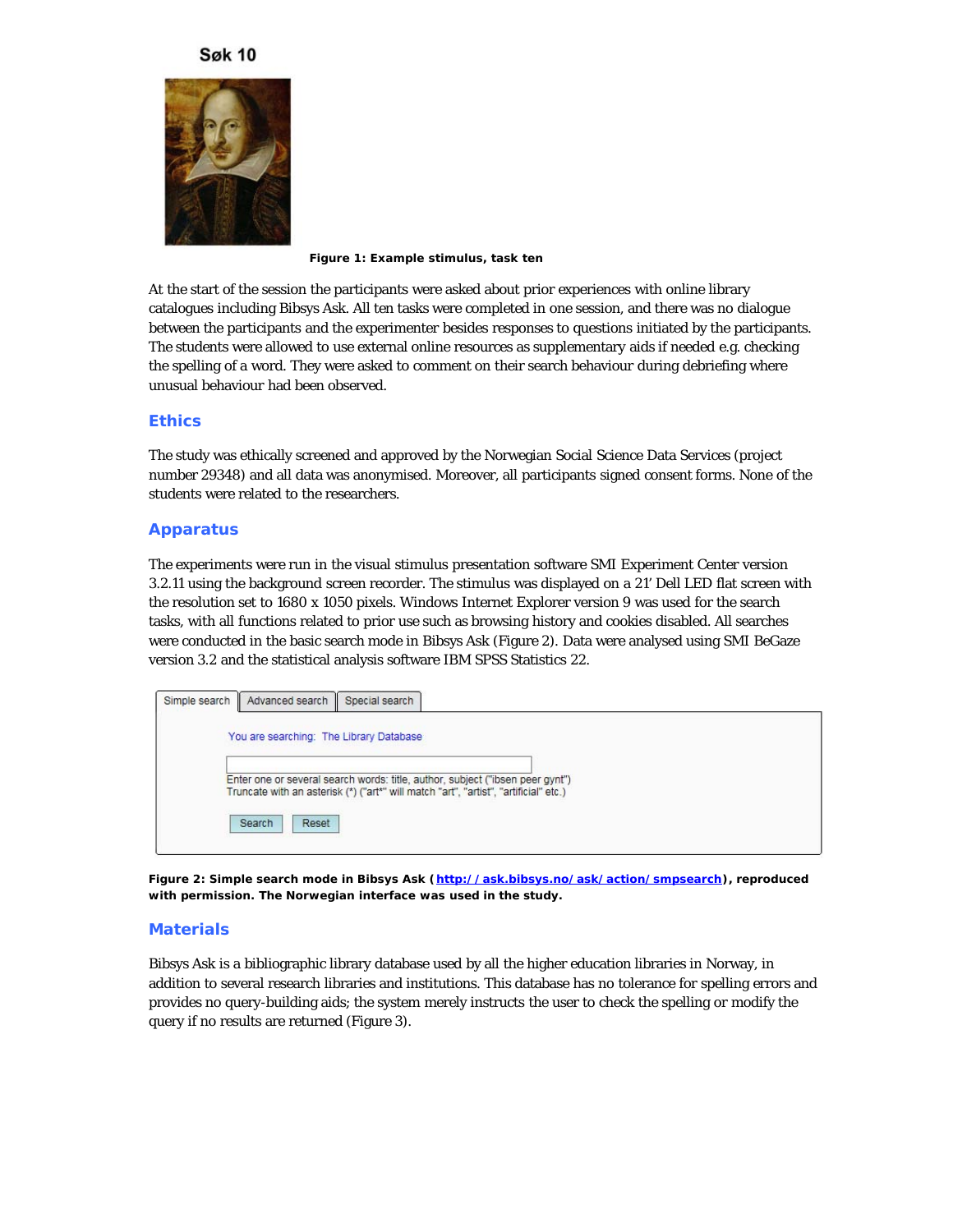| The Library Database: 0                                                                                                                                                                                                                |                                                                            |
|----------------------------------------------------------------------------------------------------------------------------------------------------------------------------------------------------------------------------------------|----------------------------------------------------------------------------|
| Search result: hellerisning                                                                                                                                                                                                            |                                                                            |
| Return to Search and try out some of these:<br>Check your spelling<br>Try another search field, i.e. "All fields"<br>Change AND to OR if you combine search fields<br>Exclude material type, language and year settings in your search | Would you like to order a document not<br>present in The Library Database? |
| (WorldCat'<br>Google<br>Google<br>Google<br>WIKIPEDIA<br>Also search in                                                                                                                                                                | Library                                                                    |

**Figure 3: Instructions from Bibsys Ask when no results are returned, reproduced with permission**

The participants were given ten predefined search tasks in Norwegian (see Table 1). Such tasks were used to allow for a direct comparison of search strategies and query formulations between the two groups. Imposed queries may be less motivating to solve than self-generated information needs (Gross, 1995). It was assumed that the participants were motivated to solve the tasks since they had volunteered for the study. Experimental task orders are often randomized to counterbalance learning effects. In this study, however, the search tasks were presented in a fixed order. The students had prior experience with the search system and it was assumed that the learning-effects would be minimal. The key design consideration was not to make the participants feel uncomfortable or lose courage during the session because of the varying difficulty levels of the tasks and poor self-esteem issues among many dyslexic students (Caroll and Iles, 2006). Consequently, the tasks were presented in increasing order of difficulty.

| <b>Task</b>    | Task (originally given in Norwegian)                                            | <b>Expected</b><br>query terms                  | <b>Translated</b><br>query terms                |
|----------------|---------------------------------------------------------------------------------|-------------------------------------------------|-------------------------------------------------|
| $\mathbf{1}$   | Find a document about Vigeland Sculpture<br>Park?                               | Vigelandsparken                                 | Vigeland<br>Sculpture<br>Park                   |
| $\mathcal{P}$  | In which year was the book "Rock carvings in<br>Hedmark and Oppland" published? | helleristninger<br>Hedmark<br>Oppland           | rock<br>carvings<br>Hedmark<br>Oppland          |
| 3              | Find a book written by Sigrid Undset about<br>Kristin?                          | Sigrid<br>Undset<br>Kristin                     | Sigrid<br>Undset<br>Kristin                     |
| 4              | Find a document on stagecraft and lighting?                                     | sceneteknikk<br>lyssetting                      | stagecraft<br>lightning                         |
| 5              | Find a document on cyberbullying?                                               | digital<br>mobbing                              | cyberbullying                                   |
| 6              | Who is the author of the books about Albert<br>and Skybert?                     | Albert<br>Skybert                               | Albert<br>Skybert                               |
| $\overline{7}$ | Find a document about Norwegian recipients of<br>the Nobel Peace Prize?         | norske<br>vinnere<br><b>Nobels</b><br>fredspris | Norwegian<br>recipients<br>Nobel<br>Peace Prize |
| 8              | Find a book on Knut Hamsun and Nazism?                                          | Knut<br>Hamsun<br>Nazisme                       | Knut<br>Hamsun<br>Nazism                        |
| 9              | Find a document about women in Algeria?                                         | kvinner<br>Algerie                              | women<br>Algeria                                |
| 10             | Find a play written by William Shakespeare?                                     | William<br>Shakespeare                          | William<br>Shakespeare                          |

#### Table 1: Search tasks and expected query terms

The search tasks were based on gender-neutral and common topics. They were not related to any particular study programmes, preventing prior knowledge to affect search behaviour. One correct answer was deemed sufficient to solve each task. The tasks were designed to provoke spelling errors allowing for a study of how search behaviour is affected by reduced spelling skills. The tasks included words which dyslexic users frequently misspell, such as compound words: fredspris, double consonants: Oppland, consonant clusters: Undset, silent consonants: Sigrid (d is not pronounced), silent vowels: Algerie (e is not pronounced) and words with irregular orthography, where the spelling and pronunciation differs: Shakespeare (Helland and Kaasa, 2005; Lyster, 2007; Høien and Lundberg, 2012). Although the search tasks represent a moderate complexity level, it was assumed that the tasks would be perceived most difficult for dyslexic users.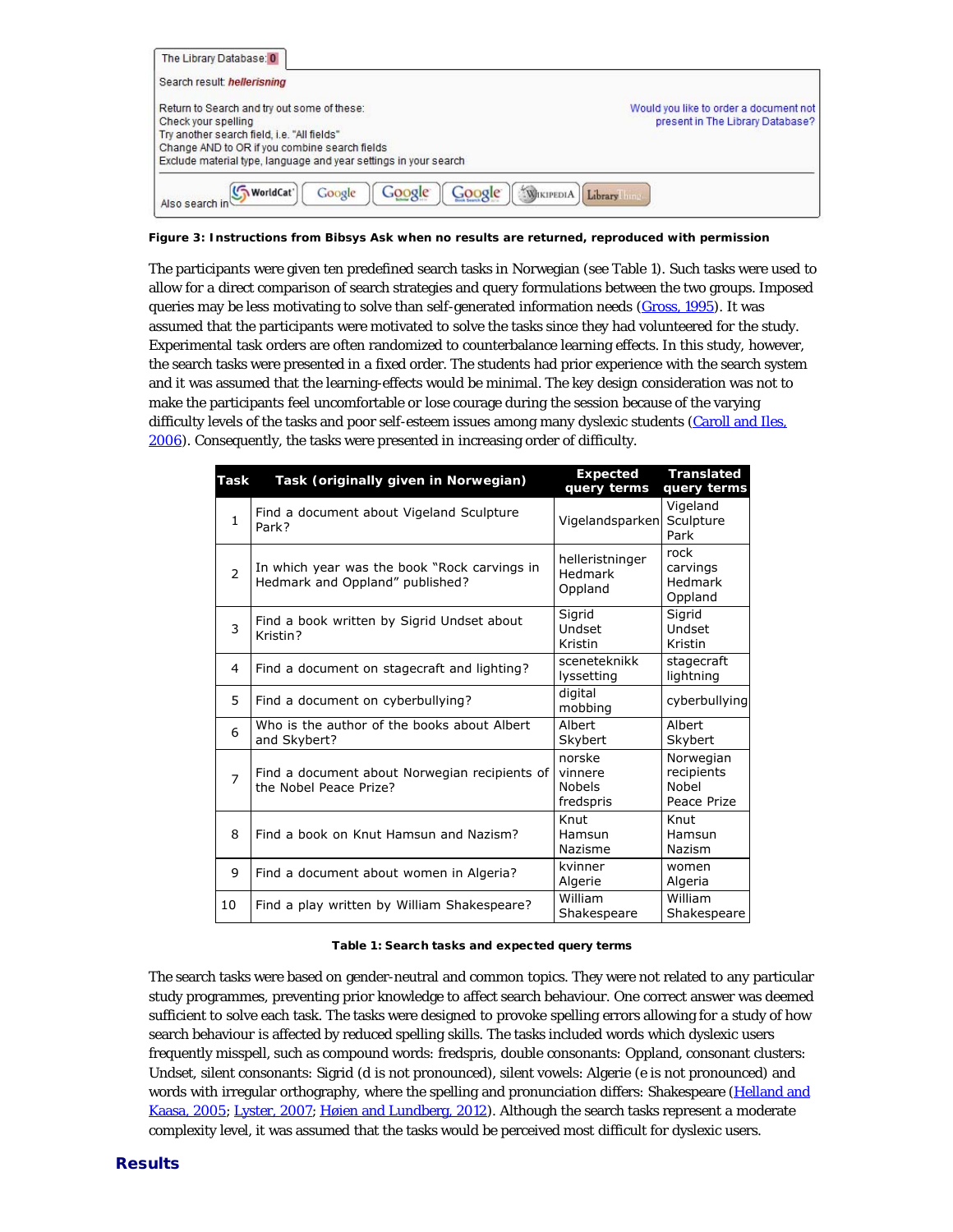The query characteristics are summarised in Table 2. Dyslexic students took significantly longer to complete each task (*M*=47.8 s, *SD*=14.6 s) compared to controls (*M*=29.0 s, *SD*=8.2), *t*(38)=5.02, *p*<.001, *d*=1.63. Although the dyslexia group took longer on each query (*M*=19.8 s, *SD*= 5.1) than the control group (*M*=17.0 s, *SD*=3.6), the difference was not significant, *t*(38)=1.95, *p*>.058, *d*=0.63.

|                                       | Dyslexia group Control group |      |      |           |           |
|---------------------------------------|------------------------------|------|------|-----------|-----------|
|                                       | Mean                         | SD.  | Mean | <b>SD</b> | p t-test) |
| Search time (s) per task              | 47.8                         | 14.6 | 29.0 | 8.2       | < .001    |
| Search time (s) per query             | 19.8                         | 5.1  | 17.0 | 3.6       | > 0.058   |
| Number of queries per task, overall   | 2.5                          | 0.6  | 1.7  | 0.3       | < .001    |
| Number of queries per task, Bibsys    | 2.1                          | 0.5  | 1.6  | 0.3       | < .001    |
| Number of queries per task, external  | 0.4                          | 0.3  | 0.1  | 0.1       | < .001    |
| Portion of misspelled queries, Bibsys | 44%                          | 10%  | 26%  | 14%       | < .001    |

Table 2: Query summary, SD denote standard deviations

Dyslexic users formulated significantly more queries per task (*M*=2.5, *SD*=0.6) than the controls (*M*=1.7,  $SD=0.3$ ),  $t(38)=5.42$ ,  $p<0.01$ ,  $d=1.76$ . A higher submission of queries was found both in the library catalogue and external Websites. In Bibsys Ask, users with dyslexia submitted significantly more queries per task (*M*=2.1, *SD*=0.5) than the controls (*M*=1. 6, *SD*=0.3), *t*(38)=4.52, *p* <.001, *d*=1.47. Furthermore, the dyslexic students used external Websites significantly more per task (*M*=0.4, *SD*=0.3) than the control group (*M*=0.1, *SD*=0.1), *t*(38)=4.31. *p*<.001, *d*=1.40. All external searches were conducted in Google, except one online dictionary query. No users in the control group relied on external Websites for task five, six and seven.

Dyslexic students misspelled more queries (*M*=0.44, *SD*=0.10) than the controls (*M*=0.26, *SD*=0.14), *t*(38)=4.59, *p* <.001, *d*=1.49. The number of spelling errors was higher for all search tasks. None of the controls made spelling errors on task five and six.

Concerning query lengths (see Table 3), dyslexic users included significantly fewer search terms per query (*M*=2.05, *SD*=0.23) than the controls (*M*=2.25, *SD*=0.18), *t*(38)=2.92, *p*<.007, *d*=0.95. However, when the first query was analysed separately from the remaining queries, both groups submitted similar query lengths, *t*(38)=1.09, *p*>.281, *d*=0.35. There were no significant differences in lengths in the last query for each task, *t*(38)=1.87, *p*>.069, *d*=0.47. Consequently, the shorter dyslexic query lengths appeared mainly in the intermediate queries.

|                                    | Dyslexia group Control group |      |      |      |           |
|------------------------------------|------------------------------|------|------|------|-----------|
|                                    | Mean                         | SD   | Mean | SD   | p t-test) |
| Submitted terms per query, overall | 2.05                         | 0.23 | 2.25 | 0.18 | < 0.007   |
| Submitted terms per first query    | 2.07                         | 0.28 | 2.16 | 0.27 | > 0.281   |
| Submitted terms per last query     | 2.18                         | 0.23 | 2.30 | 0.21 | > 0.069   |
| Minimum number of terms per query  | 1.75                         | 0.33 | 2.01 | 0.20 | < .006    |
| Maximum number of terms per query  | 2.35                         | 0.16 | 2.33 | 0.22 | > 743     |

| Table 3: Query lengths, SD denote standard deviations |
|-------------------------------------------------------|
|-------------------------------------------------------|

The minimum number of terms per query was significantly lower among dyslexic users (*M*=1.75 terms, *SD*=0.33) than the controls (*M*=2.01 terms, *SD*=0.20), *t*(38)=3.02, *p*<.006, *d*=0.98. There were no significant differences in maximum query lengths, *t*(38)=0.33, *p*>.743, *d*=0.10.

The participants applied different approaches when a query failed to return useful results, for instance using external Websites or query modifications such as altering query lengths, changing the spelling of words or replacing words (see Table 4 and Figure 4).

|                                                            | <b>Dyslexia</b><br>group |           | Control<br>group |     |                   |
|------------------------------------------------------------|--------------------------|-----------|------------------|-----|-------------------|
|                                                            | Mean                     | <b>SD</b> | Mean SD          |     | $p_{t-}$<br>test) |
| Portion of queries with changed spelling                   | 46%                      | 13%       | 40%              | 20% | > 0.252           |
| Portion of queries where external web sites are<br>applied | 27%                      | 11%       | 16%              | 15% | $-.017$           |
| Portion of queries with increased query lengths            | 16%                      | 8%        | 27%              | 24% | > 0.057           |
| Portion of queries with decreased query lengths 11%        |                          | 9%        | 10%              | 12% | > 774             |
| Portion of queries with replacement of words               | 6%                       | 9%        | 7%               | 16% | > 0.905           |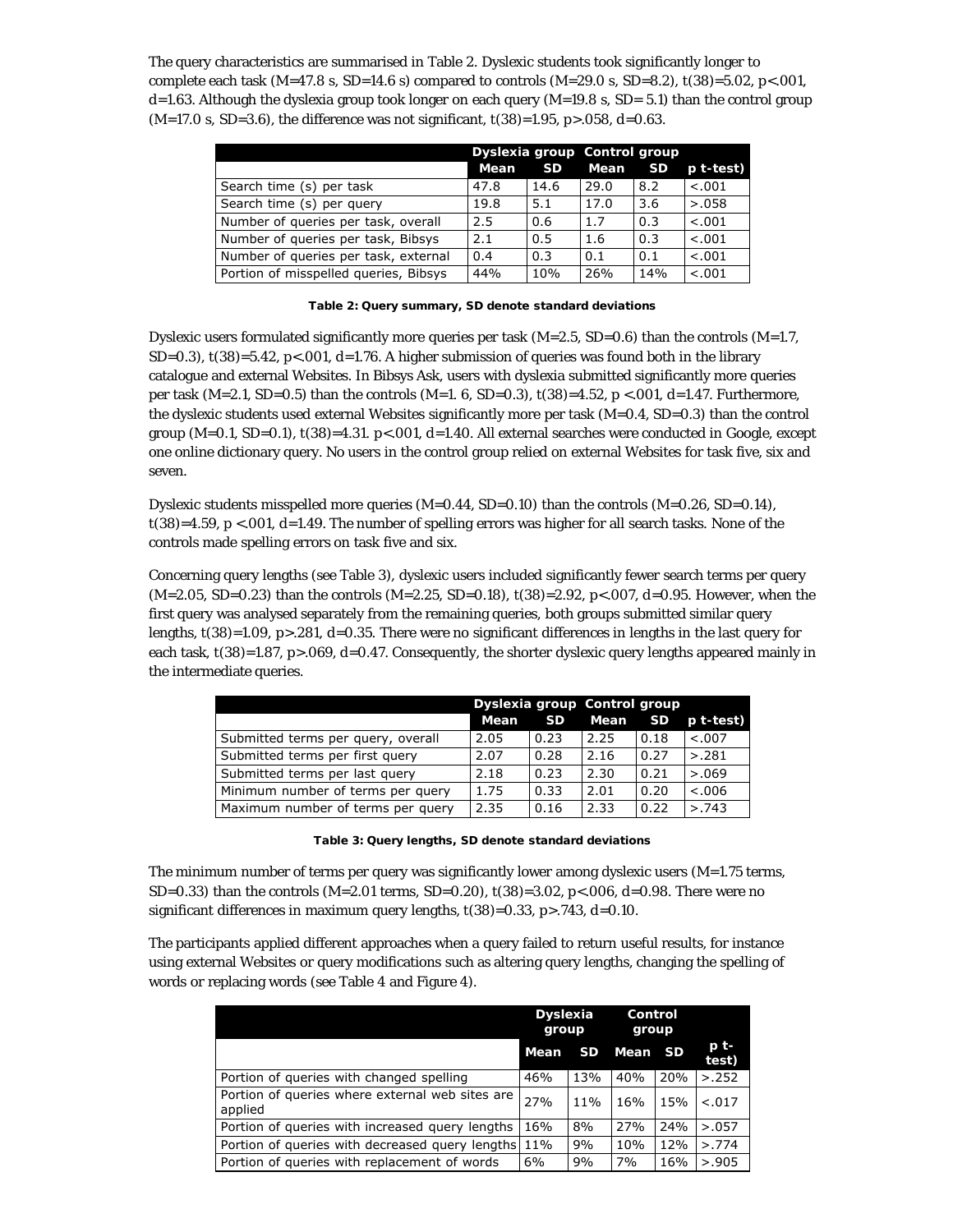The most frequent approach involved changing the spelling of terms. Dyslexic users changed the spelling in more queries (*M*=0.46, *SD*=0.13) than the controls (*M*=0.40, *SD*=0.20). However, there were no significant differences, *t*(38)=1.16, *p*>.252, *d*=0.38. Consulting external Websites to identify the correct spelling of terms was the only approach with significant differences. External Websites were used significantly more by dyslexics (*M*=0.27, *SD*=0.11) than controls (*M*=0.16, *SD*=0.15), *t*(38)=2.53, *p*<.017, *d*=0.82. There were no significant differences in the remaining approaches such as modifying query lengths or replacing terms (see Table 4).



**Figure 4: Mean**

#### **use of query modification approaches per intermediate query**

#### **Discussion**

Dyslexics often exhibit slow or inaccurate reading and writing (Caroll and Iles, 2006). It was therefore expected that the dyslexic users would take more time on each task than controls. This assumption was confirmed and is in accordance with the findings by MacFarlane et al. (2010). The increased time use could be explained by a higher number of queries and the use of external Websites. It is common that users with dyslexia have difficulties concentrating on a task for a long time (Mortimore and Crozier, 2006). A fatiguerelated effect could therefore have caused increased search times. However, the time use did not increase during the experiment. Consequently, a more accessible interface may reduce search times for all tasks.

Users with dyslexia often have reduced rapid naming skills (Smith-Spark and Fisk, 2007), smaller vocabularies, are more limited in their choice of words (Connelly, Campbell, MacLean and Barnes, 2006) and display slower writing speeds than is usual for their age (Hatcher, Snowling and Griffiths, 2002). It was therefore expected that dyslexic users would take longer time per query compared to controls (H1), an assumption which was not confirmed. This result was unexpected. However, some of the search terms, such as author names, were included in the oral instructions, thus reducing the need for good rapid naming skills to quickly identify search terms. Moreover, dyslexic users formulated more short queries compared to the controls. Consequently, dyslexic users may have used more time per query if the query lengths had been similar throughout the experiment. These results imply that help functions which reduce the demands on query content may be helpful.

It was hypothesised that dyslexic users would formulate more queries per task than controls, an assumption which was confirmed. The observations indicate that the higher number of queries among the dyslexics was mainly caused by insufficient or too extensive result lists and misspellings, which led to query modifications and use of external Websites. These findings indicate that dyslexia has a negative effect on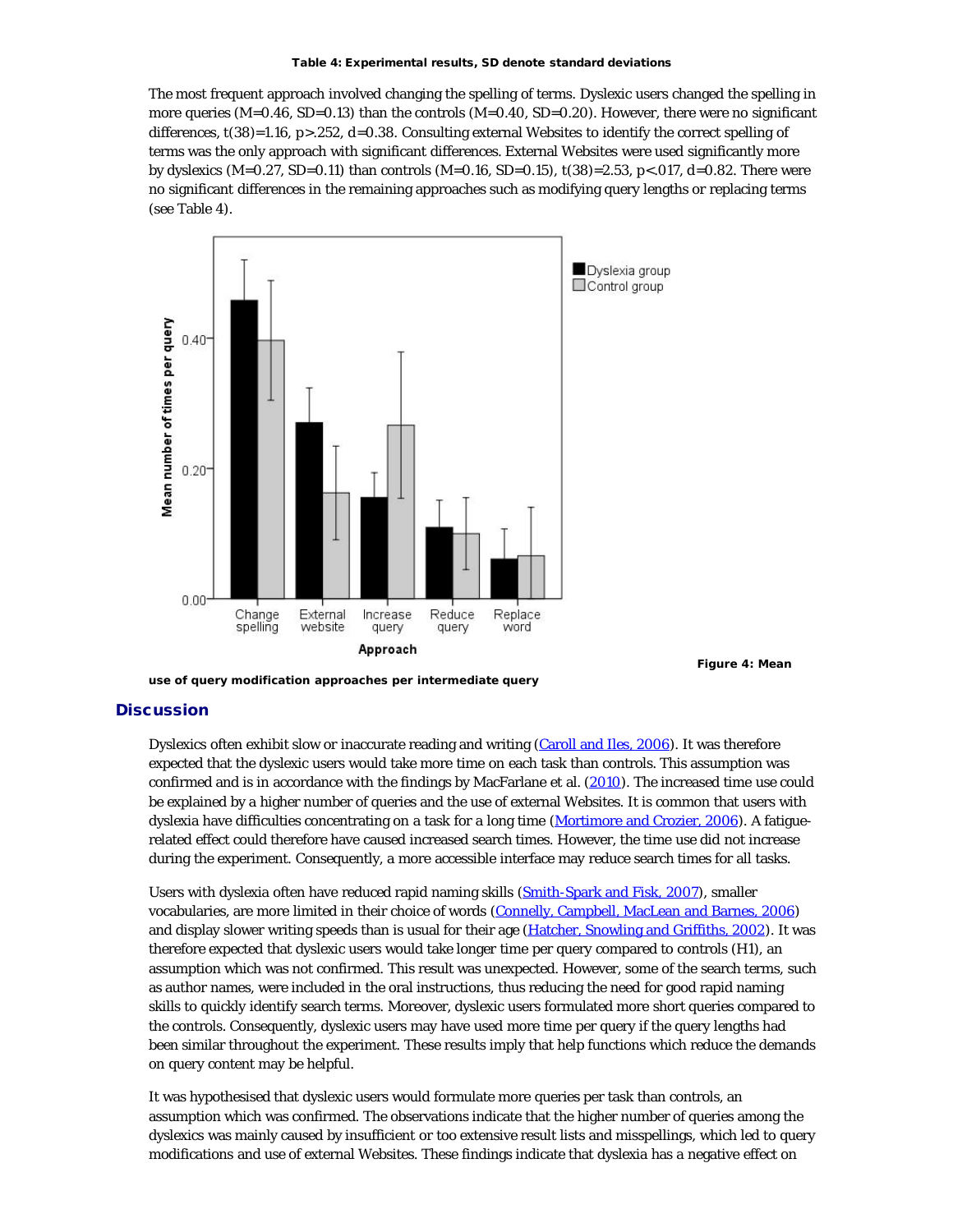search performance in databases with a low tolerance for misspellings and no query-building aids.

Dyslexic users were expected to submit shorter queries than controls (H3). It was assumed that slower writing speed and a high risk of spelling errors would result in shorter queries, thus reducing search times and eliminating misspellings. Dyslexic students did submit significantly shorter queries than the controls. This difference was mainly found in the intermediate queries. There were no significant differences in query lengths when the first or last queries were analysed separately. Consequently, the participants started and ended the search sessions at approximately the same precision levels, which implies that the result lists contained approximately the same number of documents on a similar relevance level for both groups.

Query lengths affect the size and content of result lists. Precision and recall refers to a search engine's ability to retrieve relevant documents. There is a trade-off between these two measurements. Short and general queries result in long imprecise result lists, while longer and more specific queries lead to higher precision. Precision could potentially be an aim for slow readers. Precise queries may facilitate the browsing process by reducing the size of result lists and increasing the relevance of the first documents in the list. The costs of longer queries include a higher risk of misspellings, which may explain the shorter queries in the dyslexia group. Several dyslexic participants used the built-in search-function in the browser rather than scan the result lists. This behaviour suggests an attempt to reduce work load and solve the issues regarding the contradictory relationship between precision and recall. Moreover, these findings imply that there may be a need for alterations in the presentation of result lists to better accommodate users with dyslexia.

There was a significant difference between the groups regarding minimum query lengths, but not maximum lengths. Dyslexic students submitted shorter intermediate queries, possibly to isolate the misspelling, for instance:

 $Q_{1-1}$ : «knut hamsun nasismen»,  $Q_{1-2}$ : «knut hamsun»,  $Q_{1-3}$ : «knut hamsun nazismen». The user removed one word in  $Q_{1-2}$ , to verify the spelling of the author name, before the subject term was reintroduced with a different spelling. Query Q2 is an example of a similiar approach, but here the user searched with one term at a time before combining them in the last query:

 $\mathrm{Q}_{2\text{-}1}$ : «Sigrid Unseth»,  $\mathrm{Q}_{2\text{-}2}$ : «Unset»,  $\mathrm{Q}_{2\text{-}3}$ : «Kristin»,  $\mathrm{Q}_{2\text{-}4}$ : «Kristin Unset».

Query Q1 and Q2 indicate that a lack of query-building aids or a low tolerance for spelling errors may lead to more queries to solve a task. It would have been useful if the system provided the user with more substantial information when errors occurred, for instance by indicating which terms were not matched in the database: «*no results in the database for the term Unseth*» as a response to  $Q_{2-1}$ . This function would have counteracted the need for  $Q_{2-2}$  and  $Q_{2-3}$ , and thus cut the number of queries by a half.

It was assumed that the dyslexic students would exhibit more spelling errors than the controls (H4). This hypothesis was supported. The number of misspellings increased according to number of search terms, which was also as expected, since the use of more terms is likely to increase the total probability of spelling errors.

The number of errors was mainly related to query lengths and the inclusion of unfamiliar or difficult words, such as *helleristninger* and *Algerie*. Previous studies have found that adults with dyslexia may memorise the spelling of familiar words, but have more difficulties with orthographic patterns which results in more errors in unfamiliar words (Kemp, Parrila and Kirby, 2009). The results from the Bibsys searches are in accordance with these findings. Moreover, these findings also support the position that autocomplete functions could be beneficial when task complexity increases. This is in accordance with the students' comments during the de-briefing interview about the potential problematic features or shortcomings in search systems such as Bibsys Ask. All except one of the students with dyslexia mentioned the lack of spelling aids as the most prominent problem.

Although Bibsys Ask did not offer any query-building aids, the system included an authority file. Such files contain the authorised form of, for instance, author names as well as the addition of different spellings of terms. In these cases, users may retrieve results although a term is not spelled correctly if they have used a spelling which is in accordance with the variations in the file. It was anticipated that there would be many spelling errors in the William Shakespeare task. This task included terms with several challenging linguistic components, such as irregular orthography, double consonants and silent vowels. These complex linguistic components are typically difficult by dyslexic users. The last name of the author may also be regarded as an unfamiliar word. However, the library catalogue actually returned results when the query was formulated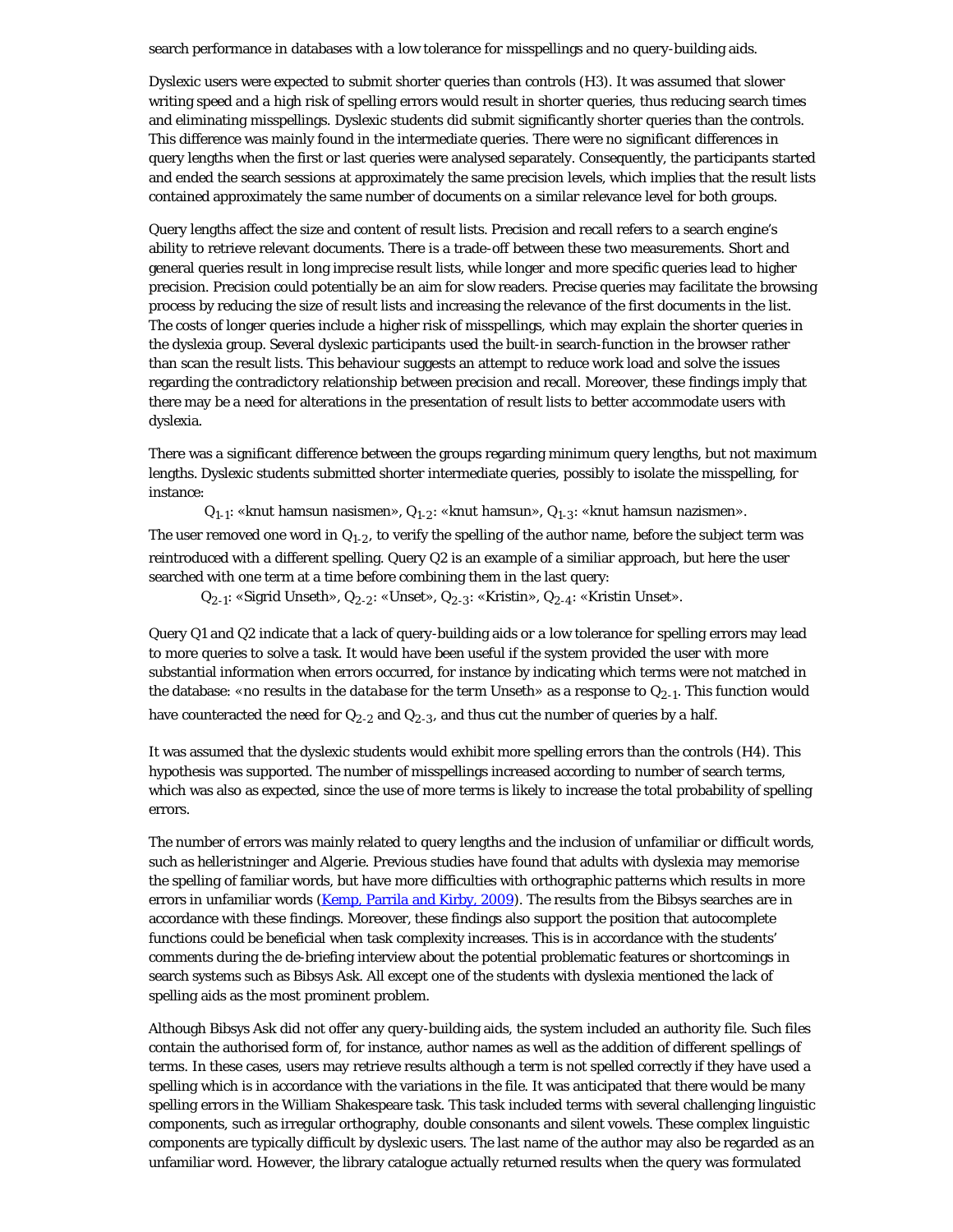without the 'e' at the end of Shakespeare, because of the authority file. The participants also received results when adding a 'd' at the end of Hamsun. If such a mapping had not been included, the number of registered misspellings and query modifications would presumably have been even higher. Further, the use of external Websites was higher for the Shakespeare task, thus reducing the number of misspelled queries.

Several approaches for resolving misspellings were observed. Nevertheless, many errors could have been averted through autocomplete functions or spelling suggestions. However, in many searches a higher tolerance for spelling errors would have been adequate to accommodate dyslexic users. This was particularly evident in the number of Google searches where relevant results were retrieved despite misspelled queries. These results indicate that a high tolerance for spelling errors reduce the negative effect of dyslexia on search performance. Users with dyslexia often make different spelling errors than their peers (Li, Sbatella and Tedesco, 2013). Consequently, spellcheckers which accommodate the misspellings of users with dyslexia should be implemented. Such technology is already available in proprietary software. Participants without dyslexia also made spelling errors during the search sessions which shows that querybuilding aids would be useful for a wide cohort of users. This finding supports the work of de Santana et al.  $(2012).$ 

Many dyslexics in the study claimed that they often guessed the spelling of words rather than spending time compiling the correct query. In other cases Google was used as a dictionary. Schoot, Licht, Horsley and Sergeant (2000) found that guessing while reading is not uncommon for dyslexics. However, results from this Bibsys Ask study may indicate that such guessing behaviour may also be applied during writing.

Users with dyslexia often develop coping strategies to compensate for their impairment (Borkowski, Estrada, Milstead and Hale, 1989). Consequently, it was hypothesised that dyslexic users would apply a broader range of problem solving strategies than controls (H5). However, using external Websites was the only approach that was significantly undertaken by the dyslexic users.

Google was the only external Website used by participants in the study, except for one direct search in an online dictionary. This was not surprising, since Google is a widely used search engine (Westerwick, 2013), and it has a high tolerance for spelling errors and includes autocomplete functions. The high tolerance level for misspelled queries was evident in several searches in this study. For instance, a dyslexic student received relevant results on a query despite three misspellings: «*helerystninger i hedemark og oppland*» (correct query «*helleristninger i hedmark og oppland*»).

Using external resources may be an approach based on prior experiences. Such behaviour may also be an example of least possible effort (Bates, 2002) where students try to avoid the system most difficult to use, since Google demands less effort from the users. A majority of the students found the library catalogues difficult to use compared to general search engines. Consequently, they preferred formulating the query in Google to avoid using the library catalogue.

Several dyslexics usually searched Google first to find the proper spelling before pasting the query into the library catalogue search interface. Such a strategy reduced the effort and mental load required in Bibsys Ask to compile the proper query syntax. This approach was apparent in searches with difficult spellings, where students in both groups searched Google directly on the first query. Several students mentioned that such behaviour was a result of past experiences with faulty queries in Bibsys Ask. If the students had not applied this strategy, the number of queries and misspellings could have been even more prevailing. Several students with dyslexia often used Google instead of actual online dictionaries for spell checking of Norwegian words in addition to Google translate for English terms. This may indicate that users regard Google as more accessible compared to online reference works.

Some participants revealed that they normally used Google more extensively than during this particular study. In the experimental setting they wanted to try to solve the tasks in Bibsys Ask as instructed. Consequently, the use of external resources may be even more common in the participants' usual practices.

Queries submitted to Google were often longer and less formal than those submitted to Bibsys Ask. For instance, one student submitted the query «*nobelsfredspris*» (correct term *Nobels fredspris*,) in Bibsys Ask, which returned zero results. The student then submitted the following query to Google: «*Norske vinnere av nob*», whereas Google's autocomplete suggested a correct query. This query was copied and pasted into Bibsys Ask. The increased query lengths in Google may be a response to a high tolerance for spelling errors or that the autocomplete function suggests longer queries. In this study, participants uncertain about the spelling of terms typically inputted a few letters in Google's search interface and then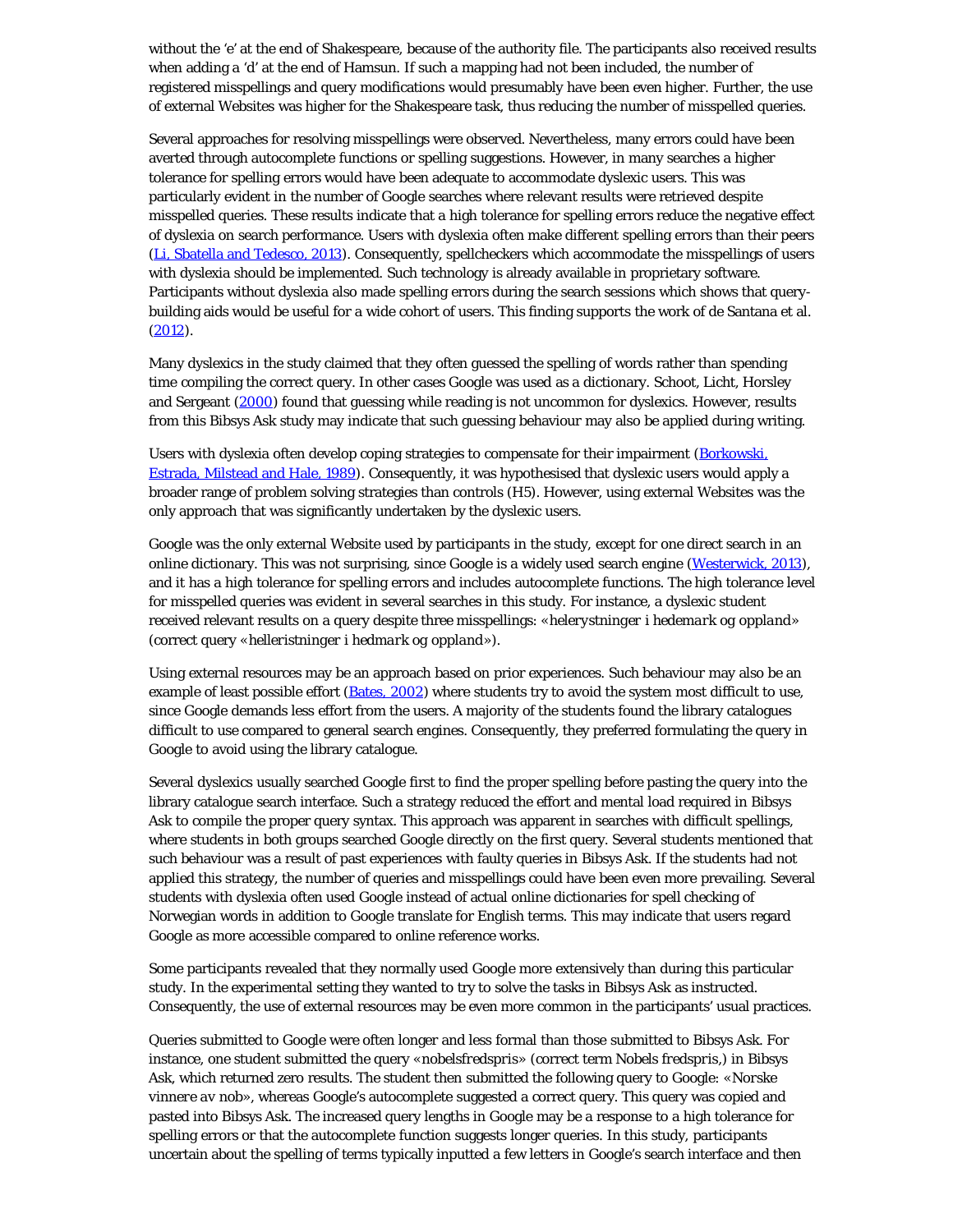selected or looked at the correct spelling in the autocomplete list. For instance, one user inputted «*nob*» on the task on Norwegian Nobel Peace Prize recipients and «*knut*» on the Knut Hamsun and Nazism task. These findings suggest that autocomplete may be helpful. Moreover, Google offers full text searching. Consequently, it may be more useful to submit longer informal queries than in bibliographic databases such as Bibsys Ask, which may explain also explain increased query lengths.

A total of 19 dyslexic users and 13 controls searched Google after submitting an erroneous query in Bibsys Ask, rather than modifying the query in the library catalogue. However, several participants actually resolved the misspellings themselves through the altered query submitted to Google. Consequently, the students could have solved the task directly in Bibsys Ask without relying on Google. This may imply that users do not want to spend much time troubleshooting, but rather go directly to a more familiar and tolerant search system when errors occur. Such behaviour may also be caused by a lack of confidence, which is often seen in users with dyslexia (Jordan, McGladdery and Dyer, 2014).

In one case where Google returned results despite misspellings the user was not given feedback of the spelling error. When a relevant result list was presented despite the misspelling, the student did not realise the spelling error and continued searching Bibsys Ask with the erroneous query. Consequently, this user took more than three minutes solving the task. This behaviour indicates that users may rely on feedback of mistakes. This is also in accordance with general principles of human computer interaction design (Norman, 2013).

Users seem to rely quite uncritically on the suggestions provided by Google. In two searches for Norwegian recipients of the Nobel Peace Prize, the dyslexic users got the suggestion «*norske nobel vinnere*» by Google, which was pasted into Bibsys Ask. This was not an incorrect suggestion, since these two words do have meaning separately in Norweian. However, in this particular task, the last two words had to be one compound word: «*norske nobelvinnere*» to solve the task. The users did not notice that the query was incorrect and submitted three additional queries each to Bibsys Ask. This finding indicates that Google´s query-building tool sometimes is suboptimal.

Changing spelling was the most frequent problem solving approach within both groups. The dyslexic users seemed especially aware of common mistakes such as double consonants and compound words, and rephrased queries accordingly, for instance:

Q3-1: «*scene teknikk*», Q3-2: «*sceneteknikk*».

Another user tried different ways of spelling, based on double consonants, in addition to the nd- and dtsound which may also be problematic for users with dyslexia:

 Q4-1: «*Sigrid Undsett*», Q4-2: «*Sigrid Unsett*», Q4-3: «*Sigrid Unnsett*», Q4-4: «*Sigrid Unnsedt*» (...) (correct spelling Sigrid Undset)

These queries indicate that the search performance would have been approved if the system had suggested the correct spelling.

Changing the spelling of a term is a self-evident strategy for modifying a misspelled query. However, other approaches included replacing or excluding difficult words. Such strategies were especially noticeable in the task on the author of the books about Albert and Skybert (in Norwegian the Sk is pronounced sh, making it potentially difficult to spell). On this task, 25% of the dyslexic users searched with «*Albert Åberg*». This query was based on prior knowledge of this children's book character's last name, which was not included in the instructions, thereby avoiding a difficult term. This strategy was also found in 25% of the searches by the controls. The results from this study indicate that word replacement might be a common strategy for all users, and is not a particular characteristic of dyslexic users.

Replacements were also applied in intermediate queries. For instance, one student with dyslexia used this approach when looking for «*Helleristninger i Hedmark og Oppland*» and Hedmark was regarded difficult to spell  $(Q_{5-4})$ :

 Q5-1: «*helleristinger*», Q5-2: «*helleristinger hedmark*», Q5-3: «*helleristinger hedemark*», Q5-4: «*helleristinger i oppland*»

The replacement approach may not always be successful in bibliographic databases such as Bibsys Ask. In a full text database it is plausible that synonyms are applied to vary the writing style. However, in a bibliographic database the query should match the terms included in the metadata, such as names, titles or subject headings. However, tools such as synonym control or thesauri may provide results although the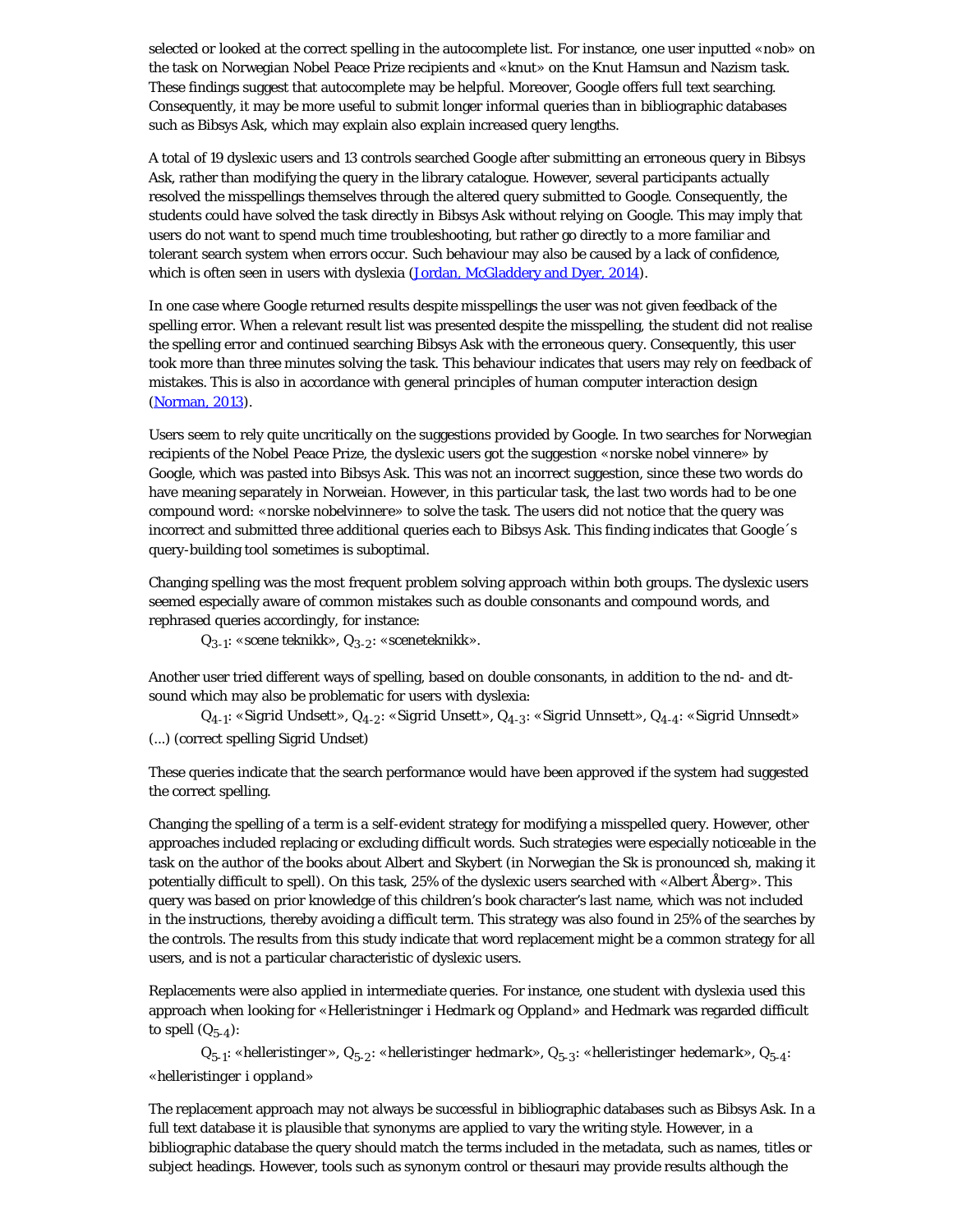query contains non-preferred terms. In these cases the replacement approach could be productive. Consequently, search systems should support such functions to accommodate users who exhibit this type of query modification.

Finally, several students with dyslexia mentioned asking a librarian as a commonly used problem solving approach. One dyslexic student had given up searching the library catalogue altogether, and always got help from librarians because locating literature by using the database was too time-consuming. This is in accordance with Mortimore and Crozier's (2006) findings that a majority of the students with dyslexia in higher education used or wanted extra library support. It is also an example of least possible effort (Bates, 2002). However, such situations should be avoided by providing all users with accessible interfaces and excessive training.

#### **Conclusion**

The results from this study indicate that users with dyslexia struggle when searching databases with a low tolerance for errors and no query-building aids. Dyslexic users took more time, formulated more queries, submitted shorter queries and made more misspellings than controls. Further, they relied more on external Websites to solve tasks. However, if functions that reduce the demands for correct spelling are implemented, the interface may become more accessible and thus reduce the negative effect of dyslexia. For instance, search systems could contain the following functions:

- feedback on which part of a query where there is no match
- suggest terms if misspellings occur
- allow users to replace difficult terms (synonym control)
- suggest queries while the user is entering queries (autocomplete)
- tolerance for spelling errors, including errors typically made by dyslexic users

Moreover, the result lists should be more accessible, for instance by including more visual information such as images or icons. Further research is needed to identify more effective result list designs and investigate whether textual or visual content is easiest to browse through for dyslexic users.

Users without reading or writing disorders also make spelling errors, which was evident in this study. Misspellings can occur for variety of reasons, for instance if users are inputting text too fast, using an unfamiliar keyboard, inputting unknown words or if the user is tired or unfocused. Consequently, improving an interface to accommodate dyslexic users will enhance the search experience for all users. This finding is consistent with other studies (McCarthy and Swierenga, 2010; Boldyreff, Burd, Donkin and Marshall, 2001).

No significant differences in problem solving approaches were uncovered, except for a more frequent use of external resources among dyslexic users. The widespread use of a system with query-building aids and a high tolerance for errors may indicate that such systems are perceived more accessible. However, this can also be attributable to more experience with Google than the library catalogue.

Query lengths indicated that there were no significant differences in precision levels, which implies that users with and without dyslexia may have similar basic search skills. The differences in search behaviour may be merely caused by impaired reading and writing skills. However, since many search terms were included in the assignments, the study did not reveal if dyslexia affected the selection of proper search terms.

Results from this study seem to strengthen the assumption that search interfaces with a low tolerance for spelling errors and no query-building aids are not accessible for users with dyslexia. More specific guidelines are needed to reduce the need for extra support and strengthen the independence, thus reducing the need for extra library support.

#### Acknowledgements

This project has been financially supported by the Norwegian ExtraFoundation for Health and Rehabilitation through EXTRA funds grant 2011/12/0258. The authors are grateful to the volunteering students and Dyslexia Norway for help recruiting participants.

#### About the authors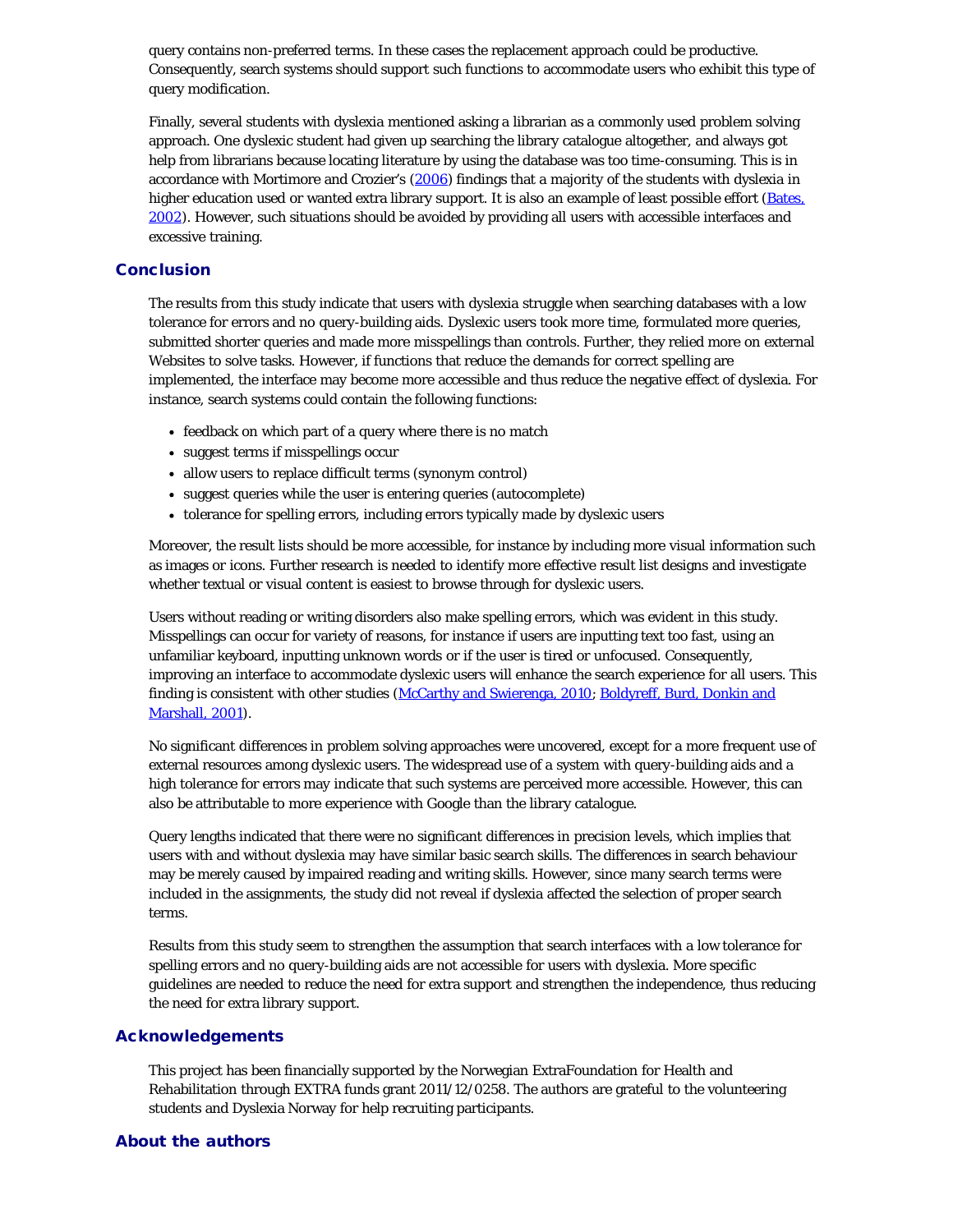**Gerd Berget** is a PhD student at Institute of Technology at Oslo and Akershus University College of Applied Sciences. Her research includes universal design, information searching behavior, dyslexia and eye tracking studies. She can be contacted at [gerd.berget@hioa.no.](mailto:gerd.berget@hioa.no.)

**Frode Eika Sandnes** is a professor at the Institute of Technology at Oslo and Akershus University College of Applied Sciences and at the Faculty of Technology, Westerdals Oslo School of Arts, Communication and Technology. Oslo, Norway. His research interests include human computer interaction, universal design and pattern matching. He can be contacted at [frode-eika.sandnes@hioa.no.](mailto:frode-eika.sandnes@hioa.no)

- Al-Maskari, A. & Sanderson, M. (2011). [The effect of user characteristics on search effectiveness in information retrieval.](http://www.webcitation.org/6a0gsS7Qf) *Information Processing & Management, 47*(5), 719-729. Retrieved from http://bit.ly/1RfhLYL. (Archived by WebCite®® at http://www.webcitation.org/6a0gsS7Qf)
- Allen, D. K. & Wilson, T. D. (2003). Information overload: context and causes. *New Review of Information Behaviour Research, 4*(1), 31-44
- Al-Wabil, A., Zaphiris, P. & Wilson, S. (2007). [Web navigation for individuals with dyslexia: an exploratory study.](http://www.webcitation.org/6a0h3PBaS) In C. Stephanidis (Ed.), *Universal access in human computer interaction:coping with diversity.* (pp. 593-602). Berlin: Springer. (Lecture Notes in Computer Science Volume 4554). Retrieved from http://openaccess.city.ac.uk/1051/1/1406\_final.pdf. (Archived by WebCite ® at http://www.webcitation.org/6a0h3PBaS)
- Association of College and Research Libraries (2000). *[Information literacy competency standards for higher education](http://www.webcitation.org/6a0h8QOzr)*. Chicago, IL: American Library Association. Retrieved from https://arizona.openrepository.com/arizona/bitstream/10150/105645/1/standards.pdf. (Archived by WebCite®® at http://www.webcitation.org/6a0h8QOzr)
- Badian, N. A. (1999). Reading disability defined as a discrepancy between listening and reading comprehension: a longitudinal study of stability, gender differences, and prevalence. *Journal of Learning Disabilitiesm, 32*(2), 138-148.
- Bates, M. J. (2002). [Toward an integrated model of information seeking and searching.](http://www.webcitation.org/6a0jAc9rZ) *New Review of Information Behaviour Research*, **3**, 1-15. Retrieved from http://ptarpp2.uitm.edu.my/silibus/TOWARDANINTEGRATEDMODEL.pdf. (Archived by WebCite® at http://www.webcitation.org/6a0jAc9rZ)
- Berget, G. & Sandnes, F. E. (in press). Do autocomplete functions reduce the effect of dyslexia on information searching behavior? The case of Google. *Journal of the American Society for Information Science & Technology*, in press.
- Boldyreff, C., Burd, E., Donkin, J. & Marshall, S. (2001). The case for the use of plain English to increase Web accessibility. In *Proceedings of the 3rd International Workshop on Web Site Evolution, Florence, Italy*. (pp. 42-48). Washington, DC: IEEE.
- Borkowski, J. G., Estrada, M. T., Milstead, M. & Hale, C. A. (1989). General problem-solving skills: relations between metacognition and strategic processing. *Learning Disability Quarterly, 12*(1), 57-70.
- Caroll, J. M. & Iles, J. E. (2006). [An assessment of anxiety levels in dyslexic students in higher education.](http://www.webcitation.org/6a0jFJdsk) *British Journal of Educational Psychology, 76*(3), 651-662. Retrieved from http://wrap.warwick.ac.uk/385/1/WRAP\_Carroll\_anxietyJMC\_140305.pdf. (Archived by WebCite® at http://www.webcitation.org/6a0jFJdsk)
- Connelly, V., Campbell, S., MacLean, M. & Barnes, J. (2006). [Contribution of lower order skills to the written composition](http://www.webcitation.org/6a0jKkAHz) [of college students with and without dyslexia.](http://www.webcitation.org/6a0jKkAHz) *Developmental Neuropsychology, 29*(1), 175-196. Retrieved from http://bit.ly/1GoKBlr. (Archived by WebCite® at http://www.webcitation.org/6a0jKkAHz)
- Craven, J. & Brophy, P. (2003). *Non-visual access to the digital library: the use of digital library interfaces by blind and visually impaired people*. Manchester, UK: Manchester Metropolitan University, Centre for Research in Library and Information Management.
- Dahle, A. E. & Knivsberg, A.-M. (2014). Internalizing, externalizing and attention problems in dyslexia. *Scandinavian Journal of Disability Research, 16*(2), 179-193.
- de Santana, V. F., de Oliveira, R., Almeida, L.D.A., & Baranauskas, M. C. C. (2012). [Web accessibility and people with](http://www.webcitation.org/6a0jPMH9d) [dyslexia: a survey on techniques and guidelines](http://www.webcitation.org/6a0jPMH9d). In M. Vigo, J. Abascal, P. Salomoni and R. Lopes (Eds.), *Proceedings of the International Cross-Disciplinary Conference on Web Accessibility (W4A), Lyon, France, 16-17 April, 2012*. New York, NY: ACM. Retrieved from http://www.ramb.ethz.ch/CDstore/www2012/W4A/01%20- %20Technical%20Papers/santana.pdf. (Archived by WebCite® at http://www.webcitation.org/6a0jPMH9d)
- Evett, L. & Brown, D. (2005). Text formats and web design for visually impaired and dyslexic readers: clear text for all. *Interacting with Computers, 17*(4), 453-472.
- Freire, A.P., Petrie, H. & Power, C. (2011). [Empirical results from an evaluation of the accessibility of websites by dyslexic](http://www.webcitation.org/6a0jThrTg) [users](http://www.webcitation.org/6a0jThrTg). In G. Weber, H. Petrie and J. Darzentas (Eds.), *Proceedings of the Workshop on Accessible Design in the Digital World 2011, CEUR, Lisbon, Portugal, September 5, 2011*, (pp. 41-53). Aachen, Germany: CEUR-WS.Org. Retrieved from https://www.cs.york.ac.uk/hci/publications/002/dyslexia\_addw%20v4.pdf. (Archived by WebCite® at http://www.webcitation.org/6a0jThrTg)
- Germanó, E., Gagliano, A. & Curatolo, P. (2010). Comorbidity of ADHD and dyslexia. *Developmental Neuropsychology, 35*(5), 475-493.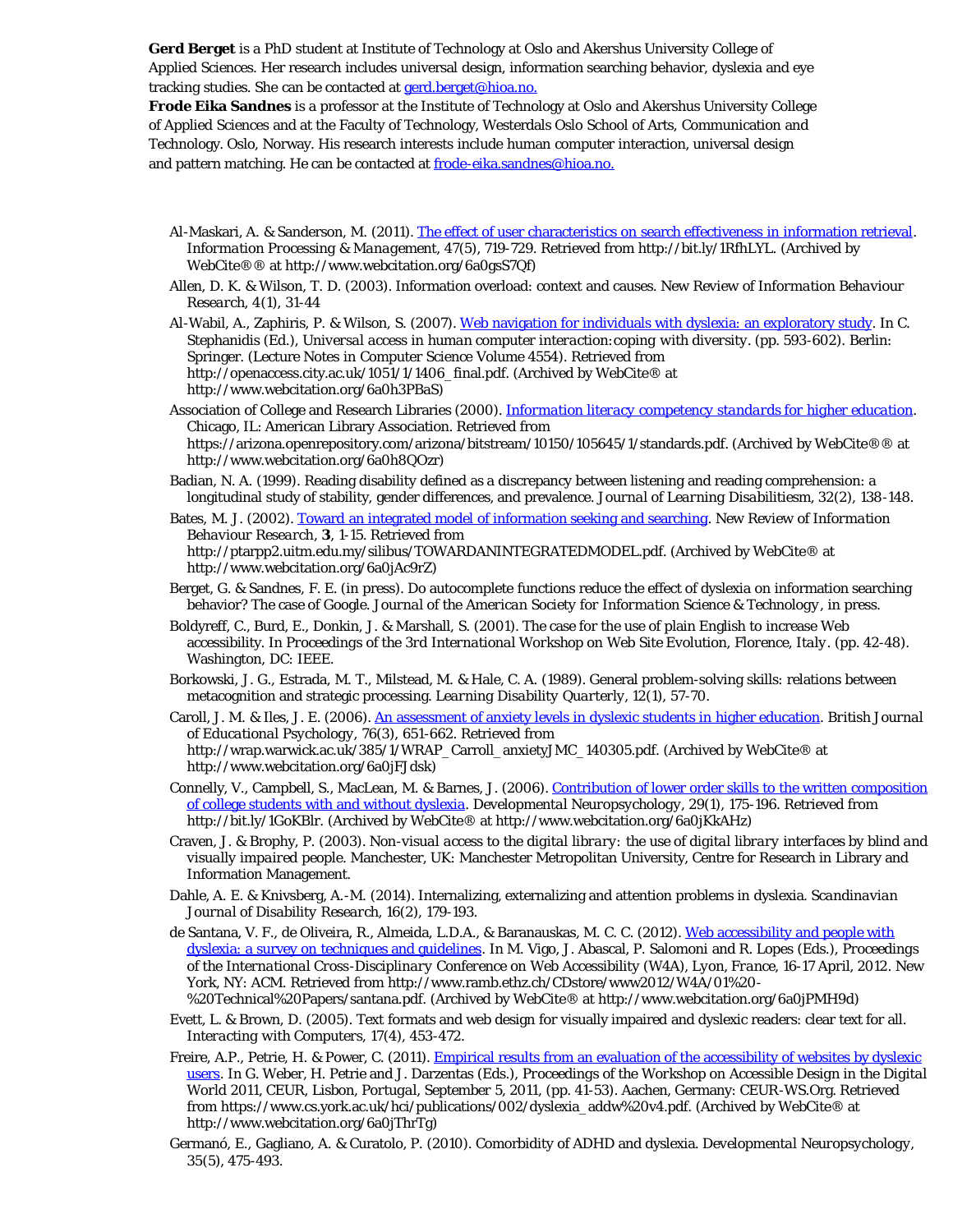Gross, M. (1995). The imposed query. *Reference & User Services Quarterly, 35*(2), 236–243.

- Habib, L., Berget, G., Sandnes, F.E., Sanderson, N., Kahn, P., Fagernes, S. & Olcay, A. (2012). Dyslexic students in higher education and virtual learning environments: an exploratory study. *Journal of Computer Assisted Learning, 28*(6), 574-584.
- Hatcher, J., Snowling, M.J. & Griffiths, Y.M. (2002). Cognitive assessment of dyslexic students in higher education. *British Journal of Educational Psychology, 72*(1), 119-133.
- Hawke, J.L., Olson, R.K., Willcut, E.G., Wadsworth, S.J. & DeFries, J.C. (2009). Gender ratios for reading difficulties. *Dyslexia, 15*(3), 239-242.
- Helland, T. & Kaasa, R. (2005). Dyslexia in English as a second language. *Dyslexia, 11*(1), 41-60.
- Henry, S. L., Abou-Zahra, S. & Brewer, J. (2014). [The role of accessibility in a universal web.](http://www.webcitation.org/6a0jYe1o8) In J. P. Bigham, Y. Borodin and Carriço (Eds.), *W4A '14, April 07 - 09 2014, Seoul, Republic of Korea*, ACM, New York, article no. 17. Retrieved from http://dspace.mit.edu/openaccess-disseminate/1721.1/88013. (Archived by WebCite® at http://www.webcitation.org/6a0jYe1o8)
- Hepworth, M. (2007). Knowledge of information behaviour and its relevance to the design of people-centred information products and services. *Journal of Documentation, 63*(1), 33–56.
- Høien, T. & Lundberg, I. (2012). *Dysleksi: fra teori til praksis* [Dyslexia: from theory to practise]. Oslo: Gyldendal.
- Høien, T. & Tønnesen, G. (2008). *Ordkjedetesten* [The word chain test]. Bryne, Norway: Logometrica.
- Imrie, R. (2012). Universalism, universal design and equitable access to the built environment. *Disability and Rehabilitation, 34*(10), 873-882.
- ISO. (2009). *ISO 8596 Ophthalmic optics: visual acuity testing standard optotype and its presentation*. Geneva, Switzerland: International Organization for Standardization.
- Jamali, H.R., & Asadi, S. (2010). [Google and the scholar: the role of Google in scientists' information-seeking behaviour](http://www.webcitation.org/6a0jdzuBc). *Online Information Review, 34*(2), 282–294. Retrieved from http://bit.ly/1RvtlLH. (Archived by WebCite® at http://www.webcitation.org/6a0jdzuBc)
- Jones, M.W., Branigan, H.P. & Kelly, M.L. (2007). Visual deficits in developmental dyslexia: relationships between nonlinguistic visual tasks and their contribution to components of reading. *Dyslexia, 14*(2), 95-115.
- Jordan, J-A., McGladdery, G. & Dyer, K. (2014). Dyslexia in higher education: implications for maths anxiety, statistics anxiety and psychological well-being. *Dyslexia, 20*(3), 225-240.
- Kemp, N., Parrila, R. K. & Kirby, J. R. (2009). *Phonological and orthographic spelling in high-functioning adult dyslexics*. *Dyslexia, 15*(2), 105-128. Retrieved from http://bit.ly/2062ZpM. (Archived by WebCite® at http://www.webcitation.org/6a0jiNYK5)
- Kim, K-S. & Allen, B. (2002). Cognitive and task influences on web searching behaviour. *Journal of the American Society for Information Science & Technology, 53*(2), 109-119.
- Kuhlthau, C. C. (1991). [Inside the search process: information seeking from the user's perspective.](http://www.webcitation.org/6a0jmjiLb) *Journal of the American Society for Information Science, 42*(5), 361-371. Retrieved from http://ptarpp2.uitm.edu.my/silibus/insidesearch2.pdf. (Archived by WebCite® at http://www.webcitation.org/6a0jmjiLb)
- Lervåg, A., & Hulme, C. (2009). [Rapid automatized naming \(RAN\) taps a mechanism that places constraints on the](http://www.webcitation.org/6a0juy6j9) [development of early reading fluency](http://www.webcitation.org/6a0juy6j9). *Psychological Science, 20*(8), 1040–1048. Retrieved from http://thinkingskillsclub.com/wp-content/uploads/2014/04/ran\_brain\_area\_2009-2010.pdf. (Archived by WebCite® at http://www.webcitation.org/6a0juy6j9)
- Li, A.Q., Sbatella, L. & Tedesco, R. (2013). PoliSpell: an adaptive spellchecker and predictor for people with dyslexia. In S. Carberry, S. Weibelzahl, A. Micarelli & G. Semeraro (Eds.), *UMAP 2013, The 21st Conference on User Modeling, Adaptation and Personalization, Rome, Italy, Springer, Berlin*, pp. 302-309.
- Lyster, S-A.H. (2007). Reading development and reading disabilities: focus on Norway. In B. G. Cook, M. Tankersley, & T. J. Landrum (Eds.) *Advances in Learning and Behavioral Disabilities, 20*, 21-55.
- MacFarlane, A., Al-Wabil, A., Marshall, C. R, Albrair, A., Jones, S. A. & Zaphiris, P. (2010). [The effect of dyslexia on](http://www.webcitation.org/6a0kC0kHm) [information retrieval: a pilot study](http://www.webcitation.org/6a0kC0kHm). *Journal of Documentation, 66*(3), 307-326. Retrieved from http://openaccess.city.ac.uk/1694/1/dyslexia-paper-JDOC-revised-FINAL.pdf. (Archived by WebCite® at http://www.webcitation.org/6a0kC0kHm)
- MacFarlane, A., Albrair, A., Marshall, C.R. & Buchanan, G. (2012). [Phonological working memory impacts on information](http://www.webcitation.org/6a0kGrW5k) [searching: an investigation of dyslexia](http://www.webcitation.org/6a0kGrW5k). In *Proceedings of IIiX 2012 the Fourth Information Interaction in Context Symposium, Nijmegen, the Netherlands, August 21-24, 2012*. (pp. 27-34). New York, NY: ACM. Retrieved from http://openaccess.city.ac.uk/4493/1/dyslexia-memory-search-oa.pdf. (Archived by WebCite® at http://www.webcitation.org/6a0kGrW5k)
- McCarthy, J.E. & Swierenga, S.J. (2010). [What we know about dyslexia and web accessibility: a research review.](http://www.webcitation.org/6a0kL1HMT) *Universal Access in the Information Society, 9*(2), 147-152. Retrieved from http://bit.ly/1WccYu4. (Archived by WebCite® at http://www.webcitation.org/6a0kL1HMT)
- Mortimore, T. & Crozier, W. R. (2006). Dyslexia and difficulties with study skills in higher education. *Studies in Higher Education, 31*(2), 235-251.

Norman, D. (2013). *The design of everyday things*. New York, NY: Basis Books.

Palmquist, R. A. & Kim, K.-S. (2000). Cognitive style and on-line database search experience as predictors of web search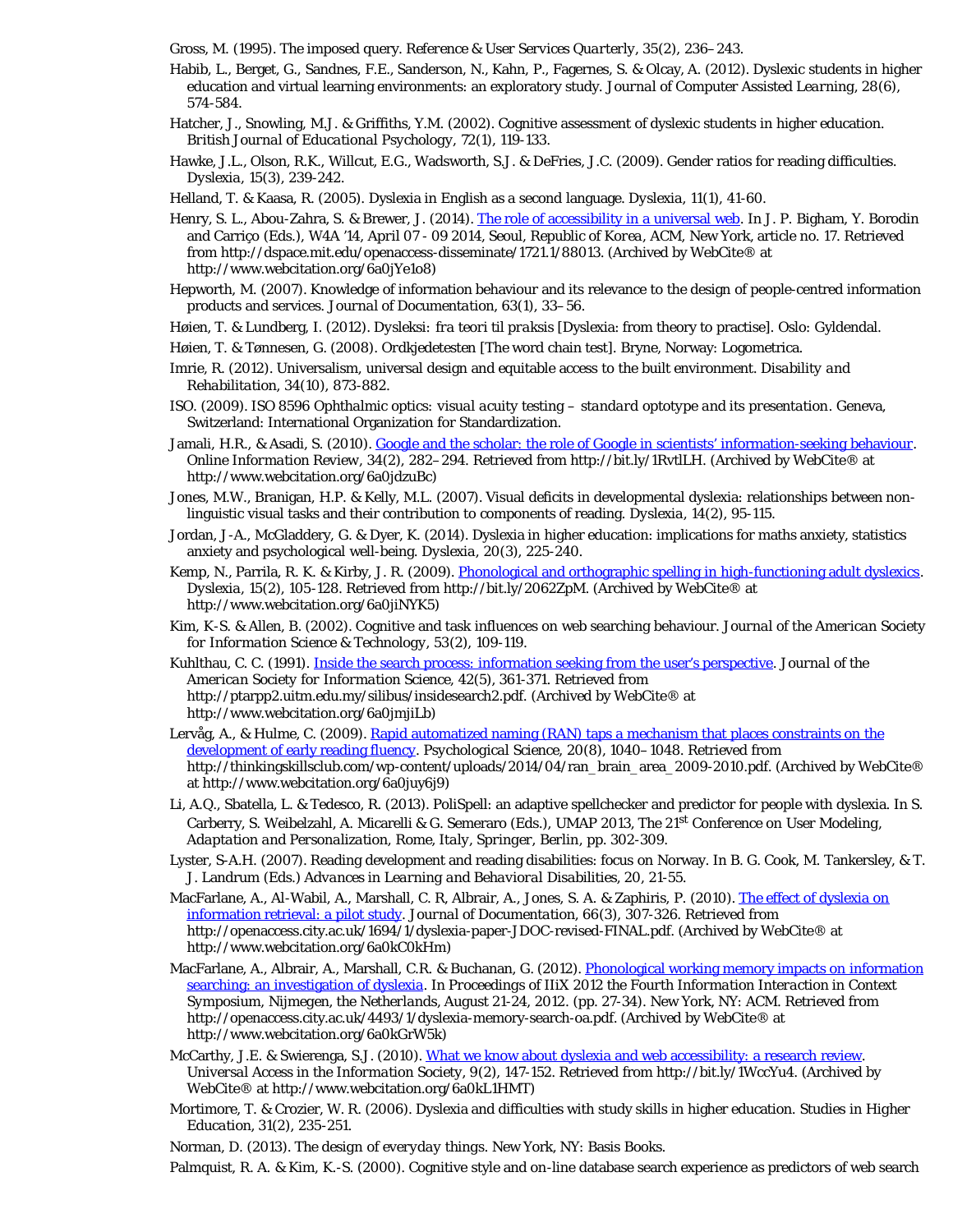performance. *Journal of the American Society for Information Science & Technology, 51*(6), 558-566.

- Papaeconomou, C., Zijlema, A. F., & Ingwersen, P. (2008). Searchers' relevance judgments and criteria in evaluating web pages in a learning style perspective. In P. Borlund, J. W. Schneider, M. Lamas, A. Tombros, J. Feather, D. Kelly & A. P. de Vries (Eds.) *Proceedings of the second international symposium on information interaction in context, London, October 14-17*, (pp 123–132). New York, NY: ACM.
- Ransby, M. J. & Swanson, H. L. (2003). Reading comprehension skills of young adults with childhood diagnoses of dyslexia. *Journal of Learning Disabilities, 36*(6), 538-555.
- Rello, L. & Baeza-Yates, R. (2013). Good fonts for dyslexia. In *ASSETS '13, The 15th International ACM SIGACCESS Conference on Computers and Accessibility, Bellevue, WA, USA, October 21 – 23*. (Article No. 4). New York, NY: ACM
- Rello, L., Pielot, M., Marcos, M-C. & Carlini, R. (2013). Size matters (spacing not): 18 points for a dyslexic-friendly Wikipedia. In *W4A'13, International Cross-Disciplinary Conference on Web Accessibility, May 13-15, 2013, Rio de Janeiro, Brazil*, (Article no. 17). New York, NY: ACM.
- Rømen, D. & Svanæs, D. (2012). Validating WCAG versions 1.0 and 2.0 through usability testing with disabled users. *Universal Access in the Information Society, 11*(4), 375-385.
- Sahib, N. G., Tombros, A. & Stockman, T. (2012). [A comparative analysis of the information-seeking behavior of visually](http://www.webcitation.org/6a0kpJfZw) [impaired and sighted searchers](http://www.webcitation.org/6a0kpJfZw). *Journal of the American Society for Information Science, 63*(2), 377-391. Retrieved from http://ejournals.library.ualberta.ca/index.php/EBLIP/article/downloadSuppFile/18556/2757. (Archived by WebCite® at http://www.webcitation.org/6a0kpJfZw)
- Schoot, M. v d, Licht, R., Horsley, T. M. & Sergeant, J. A. (2000). [Inhibitory deficits in reading disability depend on](http://www.webcitation.org/6a0kvAIP2) [subtype: guessers not spellers](http://www.webcitation.org/6a0kvAIP2). *Child Neuropsychology, 6*(4), 297-312. Retrieved from http://dspace.ubvu.vu.nl/bitstream/handle/1871/18439/Schoot\_Child%20Neuropsychology\_6%284%29\_2000\_u.pdf? sequence=2. (Archived by WebCite® at http://www.webcitation.org/6a0kvAIP2)
- Schuchardt, K., Maehler, C. & Hasselhorn, M. (2008). Working memory deficits in children with specific learning disorders. *Journal of Learning Disabilities, 41*(6), 514-523.
- Smith-Spark, J.H. & Fisk, J.E. (2007). Working memory functioning in developmental dyslexia. *Memory, 15*(1), 34-56.
- Snowling, M.J. (2000), *Dyslexia*. Malden, MA: Blackwell.
- Snowling, M.J. (2001). From language to reading and dyslexia. *Dyslexia, 7*(1), 37-46.
- Solheim, O. J. & Uppstad, P. H. (2011). [Eye-tracking as a tool in process-oriented reading test validation.](http://www.webcitation.org/6a0l267NM) *International Electronic Journal of Elementary Education, 4*(1), 153-168. Retrieved from http://brage.bibsys.no/xmlui/bitstream/handle/11250/185914/Eye-tracking\_as\_a\_tool.pdf?sequence=1. (Archived by WebCite® at http://www.webcitation.org/6a0l267NM)
- Swanson, H.L., & Hsieh, C-J. (2009). Reading disabilities in adults: a selective meta-analysis of the literature. *Review of Educational Research, 79*(4), 1362–1390.
- Tops, W., Callens, M., Lammertyn, J., Van Hees, V. & Brysbaert, M. (2012). Identifying students with dyslexia in higher education. *Annals of Dyslexia, 62*(3), 186-203.
- Westerwick, A. (2013). [Effects of sponsorship, web site design and, and Google ranking on the credibility of online](http://www.webcitation.org/6a0l9G3j5) [information](http://www.webcitation.org/6a0l9G3j5). *Journal of Computer-Mediated Communication, 18*(2), 194-211. Retrieved from http://onlinelibrary.wiley.com/doi/10.1111/jcc4.12006/full. (Archived by WebCite® at http://www.webcitation.org/6a0l9G3j5)
- World Wide Web Consortium. (2008). *[Web content accessibility guidelines \(WCAG\) 2.0](http://www.w3.org/TR/WCAG20/)*. Retrieved from http://www.w3.org/TR/WCAG20/. (Archived by WebCite® at http://www.webcitation.org/6cXw1tqwt)
- Zhang, P., Bobier, W., Thompson, B. & Hess, R.F. (2011). Binocular balance in normal vision and its modulation by mean luminance. *Optometry and Vision Science, 88*(9), 1072-1079.

Berget, G. & Sandnes, F-E. (2015). Searching databases without query-building aids: implications for dyslexic users. Information Research, 20(4), paper 689. Retrieved from http://InformationR.net/ir/20-4/paper689.html (Archived by WebCite® at http://www.webcitation.org/6cdc2O2gH)



Check for citations, [using Google Scholar](http://scholar.google.co.uk/scholar?hl=en&q=http://informationr.net/ir/20-4/paper689.html&btnG=Search&as_sdt=2000)

© the authors, 2015.